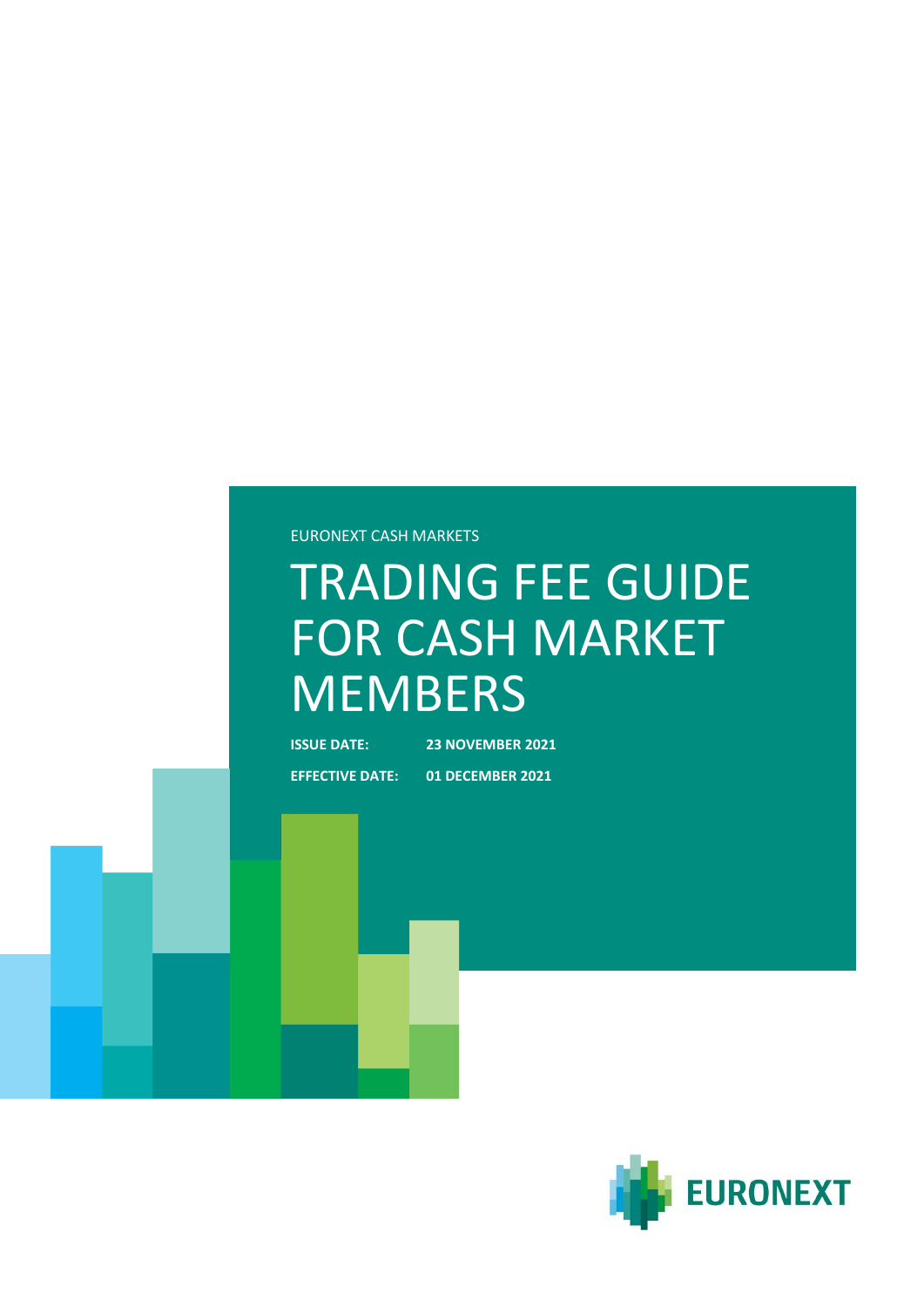# **INTRODUCTION AND CONTENTS**

This guide is designed to provide members with a detailed overview of the fees for trading on Euronext Cash Markets.

If you have any questions concerning the content of this guide or would like further information on Euronext Cash Market services, please contact the Operational Client Services team on [clientsupport@euronext.com.](mailto:clientsupport@euronext.com)

# **CONTENTS**

| 1.  |                                                                                                 |
|-----|-------------------------------------------------------------------------------------------------|
| 1.1 |                                                                                                 |
| 1.2 |                                                                                                 |
| 1.3 |                                                                                                 |
| 1.4 |                                                                                                 |
| 2.  |                                                                                                 |
| 2.1 |                                                                                                 |
| 2.2 | Exchange Traded Funds (ETFS), Exchange Traded Vehicles (ETVS) & Exchange Traded Notes (ETNS) 10 |
| 2.3 |                                                                                                 |
| 2.4 |                                                                                                 |
| 2.5 |                                                                                                 |
| 2.6 |                                                                                                 |
| 2.7 |                                                                                                 |
| 3.  |                                                                                                 |
| 3.1 |                                                                                                 |
| 4.  |                                                                                                 |
| 4.1 |                                                                                                 |
| 4.2 |                                                                                                 |
| 5.  |                                                                                                 |
| 6.  |                                                                                                 |
| 6.1 |                                                                                                 |
| 6.2 |                                                                                                 |

# MAIN CHANGES FROM THE PREVIOUS EDITION

|    | <b>PAGE   ADDITIONS AND/OR CHANGES</b> |
|----|----------------------------------------|
| 12 | Structured products                    |
| 16 | Bonds: Liquidity distributors          |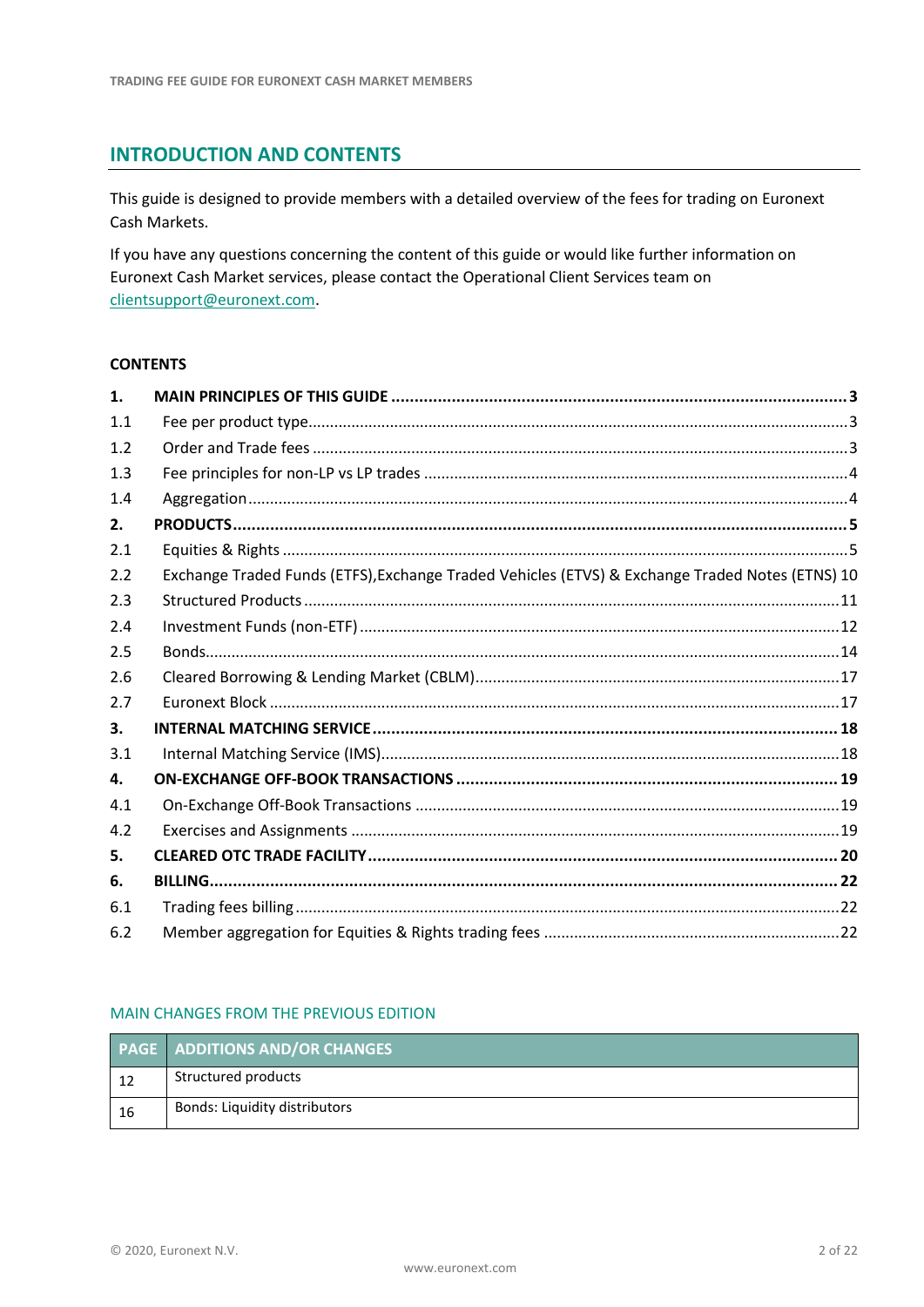# <span id="page-2-0"></span>**1. MAIN PRINCIPLES OF THIS GUIDE**

# <span id="page-2-1"></span>**1.1 FEE PER PRODUCT TYPE**

Euronext's Cash Market trading fee structure is based on five product schemes. Section 2 of this guide provides further details on each of these schemes:

- Section 2.1 Equities & Rights
- Section 2.2 ETFs, ETVs and ETNs
- Section 2.3 Structured Products
- Section 2.4 Investment Funds (non-ETF)
- Section 2.5 Bonds
- Section 2.6 Cleared Borrowing & Lending Market (Equities & ETFs)
- Section 2.7 Euronext Block

# <span id="page-2-2"></span>**1.2 ORDER AND TRADE FEES**

# **1.2.1 Entry, modification and cancellation of orders**

An order is counted when it is entered into the system, whether or not it is modified or cancelled afterwards.

An order can be modified or cancelled before execution, and also after partial execution. Modification of an order is equivalent to a cancellation followed by a newly entered order. The order is therefore counted twice, once at the first entry into the system and again at the new entry.

Charges are applied to certain complex order types, on either order entry or order execution.

There may be a charge for cancelling or modifying an order, depending on the market on which it was placed. Please see section 2 of the document for more information.

# **1.2.2 Execution and cancellation of trades**

A trade cannot be modified. For those trades where a trade charge is applicable, the trade is charged upon execution, whether or not it is cancelled afterwards.

# **1.2.3 Cross trades and orders leading to them**

In the case of cross trades, both legs of the trade are charged. Both orders leading to the trade are also charged for those products where an order charge is applicable. The relevant order and/or trade fee per product applies. This principle is the case for all products, whether traded on the Optiq, Saturn or the Trade Confirmation System (TCS).

# **1.2.4 Executed orders**

<span id="page-2-3"></span>Executed orders must have been executed during the same trading day. If an order is executed several times during the auction and trading session it will be taken into account only once for each trading mechanism.

# **1.2.5 Order fees**

Charges are applied to certain complex order types for Equities & Rights, ETFs, ETVs and ETNs, on either order entry or order execution. Specifically:

- Entered IOC orders cannot be combined with any other order type.
- The additional charge on Iceberg orders is not applied to unexecuted volumes. The additional charges apply to both the visible and the hidden executed volume originating from an Iceberg order.
- In the event that an Iceberg order is combined with another of the above order types (i.e., Stop/Stop-Limit orders), only the Iceberg surcharge of 0.15 bps will apply (the charges on Stop/Stop-Limit orders will not apply).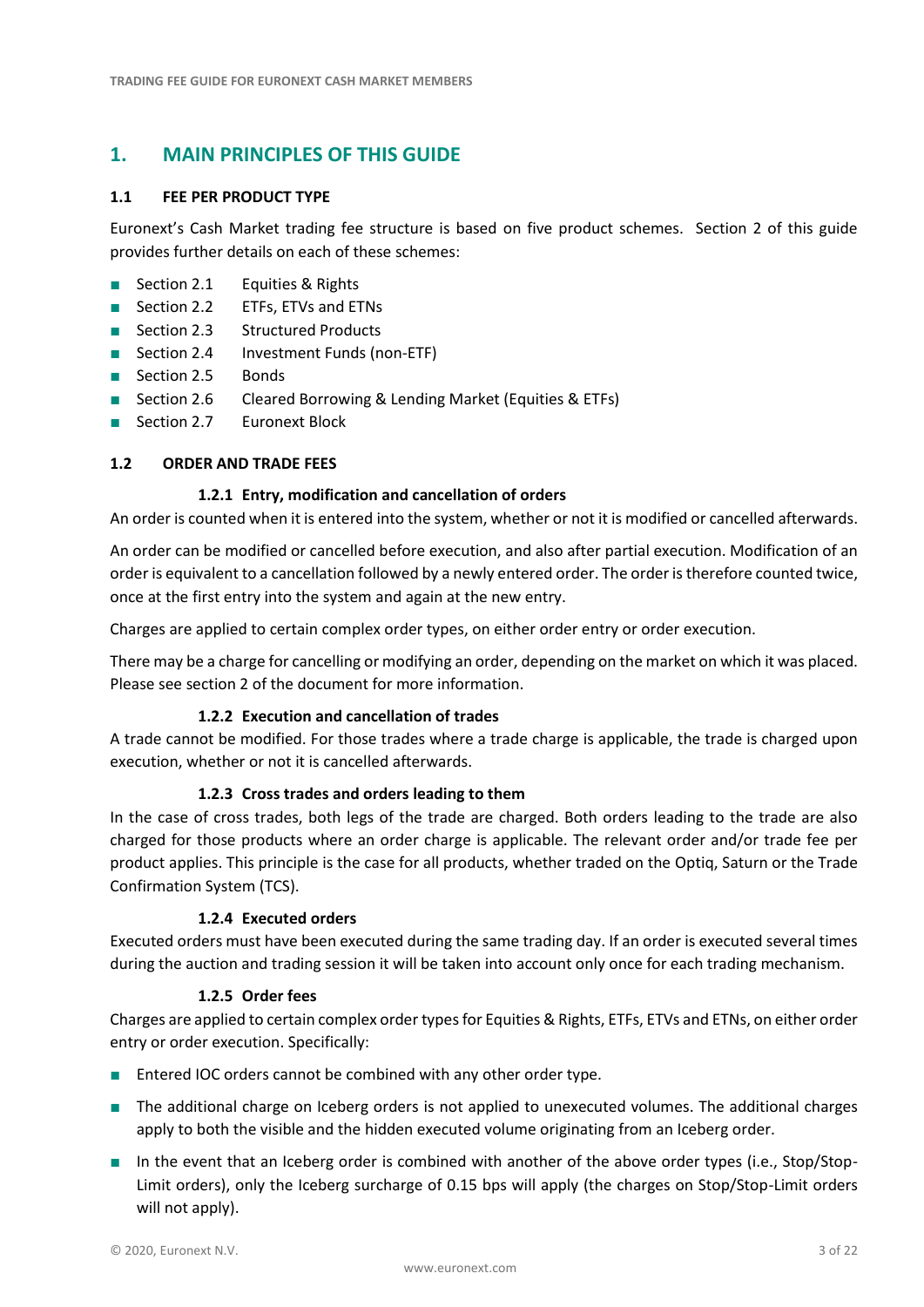- Please see section 1.2.1 for details of charges for modification or cancellation of orders after entry.
- The cap per executed order, which applies to trading in Equities & Rights, does not apply to the fees for complex order types detailed above.

# EQUITIES & RIGHTS, ETFS, ETVS AND ETNS ORDER FEES REGULATED CASH MARKETS<sup>1</sup>

| <b>COMPLEX ORDER TYPE (NON-LP)</b>                               | <b>CHARGE</b> |
|------------------------------------------------------------------|---------------|
| <b>Executed Iceberg orders</b>                                   | $0.15$ bps    |
| Dark LIS executed orders                                         | $0.15$ bps    |
| Executed Immediate-or-Cancel (IOC) and Fill-or-Kill (FOK) orders | €0.02         |
| <b>Entry of Stop and Stop-Limit orders</b>                       | €0.30         |

For Equities and Rights trading only, a daily order/trade ratio of 100:1 continues to apply at member group level, above which orders are surcharged at €0.10.

When a Client requests a commercial gesture, incurred as a result of a breach of the daily order/trade ratio, in case of first occurrence per year (rolling basis), a partial refund (up to 50% discount) will be applied.

# <span id="page-3-0"></span>**1.3 FEE PRINCIPLES FOR NON-LP VS LP TRADES**

This document explains the general fee principles of non-Liquidity Provider trades and non-Market Maker trades.

Details of Liquidity Provider and Market Maker trading fees are defined in the *Market Maker and Liquidity Provider Cash Trading Fee Guide*. For more information, please contact Euronext's Global Analytics department a[t MarketMaker@euronext.com](mailto:MarketMaker@euronext.com)

# <span id="page-3-1"></span>**1.4 AGGREGATION**

A trading firm with several member trading codes can amalgamate its subsidiary members for its trading in cash instruments. There is no further reduction for aggregation in addition to the benefits the member will receive from the fees charged on the total aggregated activity.

# **1.4.1 Requirements**

Member codes of the same parent company can be aggregated provided that the 'master client' (who is not necessarily a member of Euronext) holds more than 95% of the subsidiaries to be aggregated.

Aggregation of members' codes with their clients' codes is not possible.

#### **1.4.2 Procedure**

For any additional requests, please contact the Onboarding and Membership Dept at [EuronextMembership@euronext.com](mailto:EuronextMembership@euronext.com) or contact your relationship manager.

\_\_\_\_\_\_\_\_\_\_\_\_\_\_\_\_\_\_\_\_\_\_\_\_\_\_\_\_\_\_\_\_\_\_\_\_\_\_\_\_\_\_\_\_\_\_\_\_\_\_\_\_\_\_\_\_\_\_\_\_\_\_\_\_\_\_\_\_\_\_\_\_\_\_\_\_\_\_\_\_\_\_\_\_\_\_\_\_\_\_\_\_\_\_\_\_\_\_\_\_\_\_\_\_\_\_\_\_\_\_\_\_\_\_\_\_\_\_\_\_\_

 $1$  Members of the Oslo Børs Exchange that were not active members of Euronext markets on the 1st of January 2020 will remain (unless requested otherwise) on the Oslo Børs fee grid until 31 August 2022 with regards to their activities conducted on Norwegian listed securities. As a result no complex orders charged will apply to them during this period.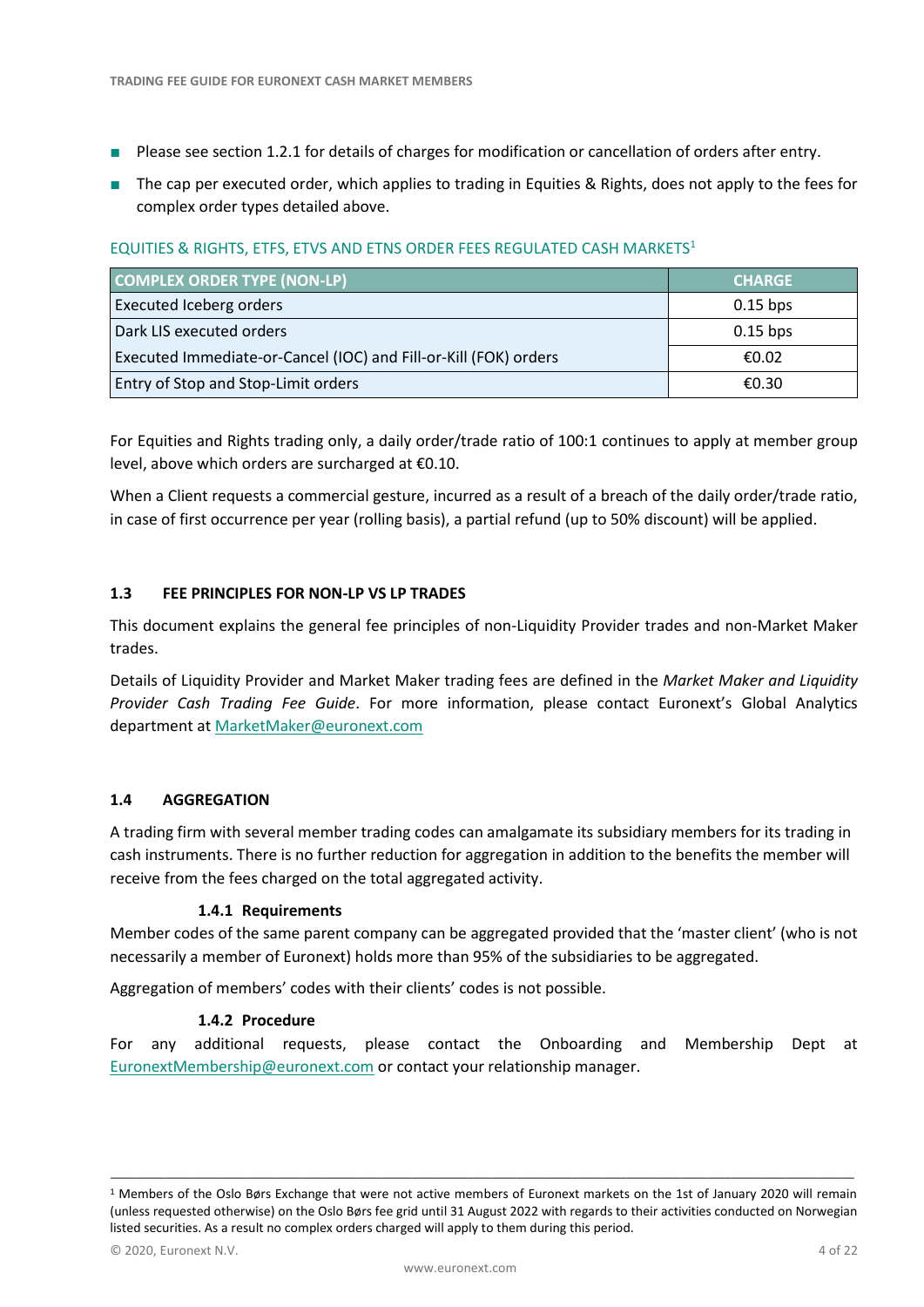# <span id="page-4-0"></span>**2. PRODUCTS**

# <span id="page-4-1"></span>**2.1 EQUITIES & RIGHTS**

# **2.1.1 Standard Equities Fees**

Member groups may choose either Option 1 or Option  $2 - A$  or Option 2 - B for all of their trading volumes on equities and rights. A member group may not choose separate Options for individual member codes. Member groups will be assigned Option 1 by default. To select Option 2 – A or Option 2 - B, member groups must inform Euronext in writing 5 business days before month end by sending the Cash Equity Non-LP tariff selection form to [GlobalSales@euronext.com.](mailto:GlobalSales@euronext.com) The Option selected will then apply for the subsequent invoicing month.

| <b>OPTION 1</b>                          |            |
|------------------------------------------|------------|
| Charge per executed order                | €0.15      |
| First €0.7bn executed (≤€0.7bn)          | $0.95$ bps |
| Next €1.3bn executed (€0.7bn - €2.0bn)   | $0.70$ bps |
| Next €1.5bn executed (€2.0bn - €3.5bn)   | $0.63$ bps |
| Next €24.5bn executed (€3.5bn - €28.0bn) | $0.55$ bps |
| All subsequent volumes (>€28.0bn)        | $0.45$ bps |

Notes:

1. The executed order fee is applied once, regardless of the number of individual trades generated from the original order as described in section 1.2.4.

2. The volume-based charges apply in addition to the fee per executed order and in addition to complex order fees in section 1.2.5. The volume thresholds are calculated on a monthly basis.

| <b>OPTION 2</b>                                                           |                                      |                 |
|---------------------------------------------------------------------------|--------------------------------------|-----------------|
|                                                                           | Minimum charge<br>per executed order | Variable charge |
| <b>Option 2 - A</b> - minimum commitment fee $\epsilon$ 200 000 (monthly) |                                      |                 |
| Blue-chip continuous trading                                              | €0.60                                | $0.10$ bps      |
| Other                                                                     | €1.00                                | $0.60$ bps      |
|                                                                           |                                      |                 |
| <b>Option 2 - B</b> – no minimum commitment fee                           |                                      |                 |
| Blue-chips continuous trading                                             | €1.00                                | $0.20$ bps      |
| Other                                                                     | €1.30                                | $0.80$ bps      |

Notes:

1. 'Blue-chip' stocks: components of CAC 40®, AEX 25®, BEL 20®, PSI 20®, SBF 120®, AMX®, ISEQ 20®, OBX 25® and rights. The list is automatically updated when there is any change in index components.

2. 'Other': auctions and all other securities outside of blue chips.

3. The above is charged in addition to complex order fees in section 1.2.5.

4. New trading members will have the possibility to select Option 2 – A without the minimum monthly commitment fee for a period of 12 calendar months (from the first working day of the month following the new membership's effective date on the Cash Equity markets). This is not applicable in the case of a new membership resulting from a transfer of activity or a new membership resulting from a cancellation within a 12-month period.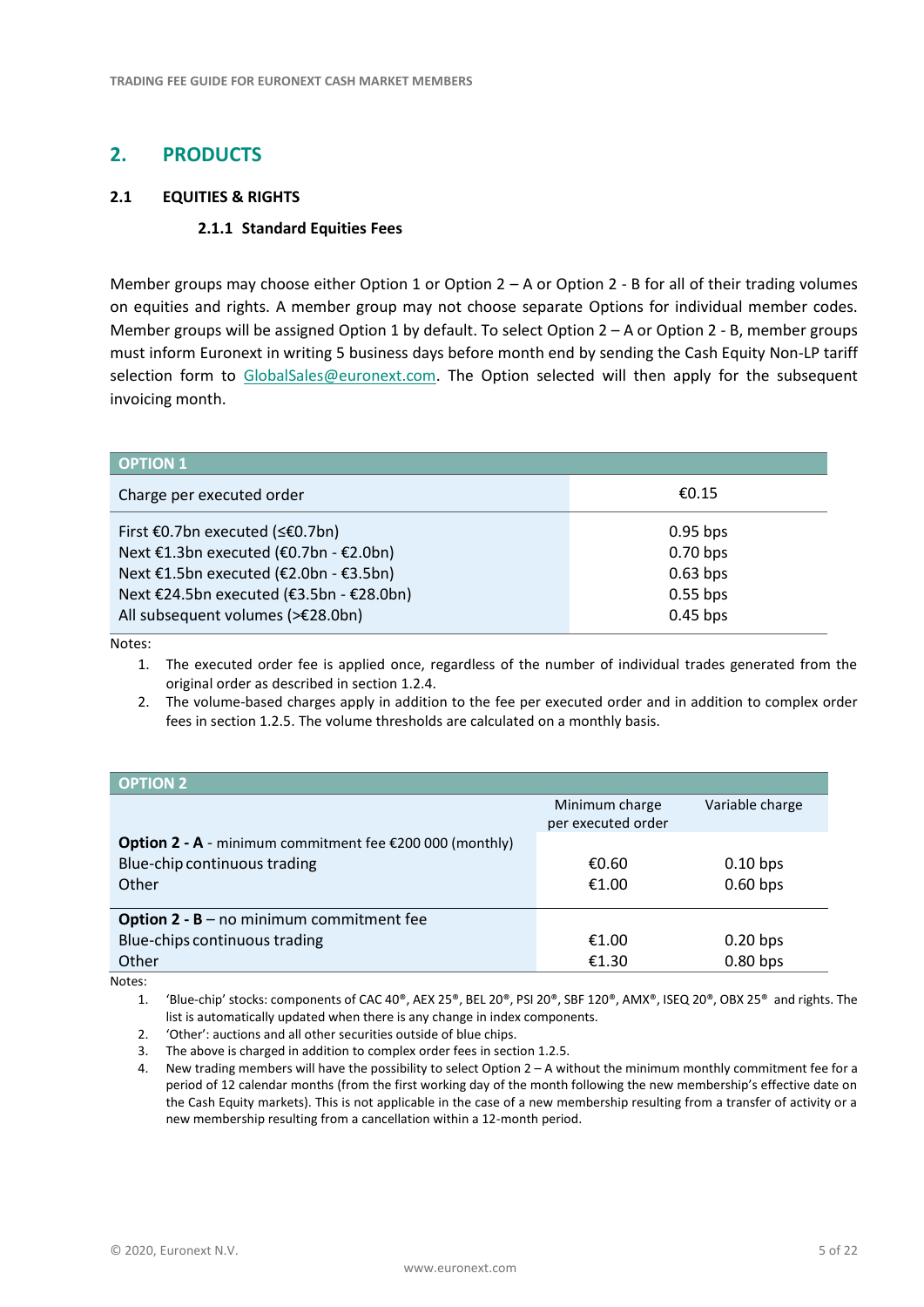#### **2.1.2 Tariff Selection**

The Application Form to select Option 2 (A or B) is available online at [euronext.com/trading-fees-charges.](https://www.euronext.com/fr/trading-fees-charges) Otherwise, the member group will be assigned Option 1 by default. Application Forms must be returned to [GlobalSales@euronext.com](mailto:GlobalSales@euronext.com) 5 business days before month-end.

#### **2.1.3 Retail Systematic Internaliser Routed Orders**

There is no specific fee scheme for members' orders sent to Euronext's regulated cash markets when they originate and are routed from active retail-focused Systematic Internaliser Platforms operated by a member.

#### **2.1.4 Retail Member Organisations**

Retail Member Organisations (RMOs) may choose to benefit from the following fee grid. The fees in the table below apply to the RMO volumes traded on all Equities and Rights (continuous and auction trading). In order to benefit from it, member groups must contact their relationship manager at [GlobalSales@euronext.com](mailto:GlobalSales@euronext.com) and confirm in writing 5 business days before month end. The Retail Member Organisation fee grid will then apply for the subsequent invoicing month.

| <b>RETAIL MEMBER ORGANISATION</b>         |            |
|-------------------------------------------|------------|
| Charge per executed order                 | €0.00      |
| First €0.50bn executed (≤€0.50bn)         | $0.95$ bps |
| Next €0.50bn executed (€0.50bn - €1.00bn) | $0.70$ bps |
| Next €0.50bn executed (€1.00bn - €1.50bn) | $0.63$ bps |
| All subsequent volumes (>€1.50bn)         | $0.55$ bps |

Notes:

- 1. 'Retail Member Organisations' or 'RMOs': pursuant to Euronext Rules and notice n° 4-01 of the Trading Manual.
- 2. Should a member groups under the Option 1 of the standard Equities fee grid have both RMO and non-RMO flow, the RMO volumes still contribute to the member group's volumes for the calculation of the appropriate variable basis point charge, resulting in an average basis point charge which will be used to invoice the non-RMO activity.
- 3. The above is charged in addition to complex order fees in section 1.2.5.
- 4. Such member groups will not be eligible for any other incentive or award schemes.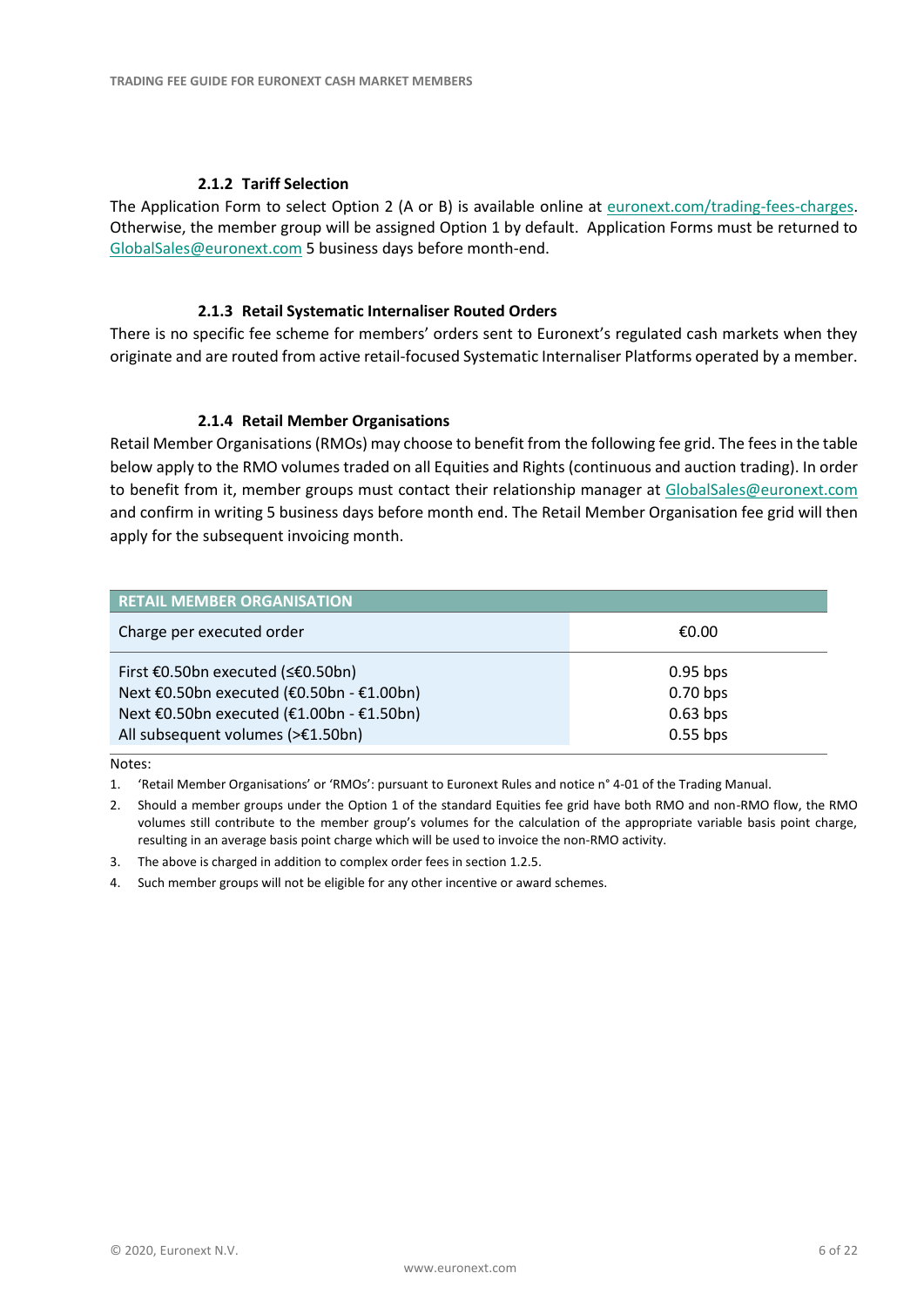In addition, eligible clients may benefit from two additional options:

Option1 - Retail fee cap: Trading fee capped at €200,000, however an average fee of at least 0.55pb would apply over the total monthly turnover.

Option 2 - Large Retail Member Organisation: Applicable to companies with an average daily RMO and non-RMO turnover in excess of €750,000,000 in the previous calendar year on the overall cash equity market. On the existing fee per "client group", eligible clients may request to apply the following: a 65% discount on the fees charged on aggressive orders AND a 10% additional charge on passive flow. The percentage of aggressive and passive will be determined based on the percentage of volume in euros from aggressive and passive flow.

# **2.1.5 Proprietary trading firms**

# **2.1.5.1 'Omega 2': for non-member proprietary flow**

Eligible participants for 'Omega 2' pilot fee scheme must trade more than €2 billion per month in the continuous trading session on Euronext's equity markets (all shares). For new participants, this threshold will be reduced to €500 million for the first nine months of their activity under the scheme. Omega 2 fees apply to continuous trading on approximately 110 of the most liquid stocks on Euronext. The

list of Omega 2 eligible stocks is available on request and on Euronext's website.

- Non-member proprietary firms wishing to participate in the Omega pilot scheme will enter into a tripartite arrangement with Euronext and the member intermediary;
- Volumes executed through pack Omega will continue to count toward the volume tiers of the member intermediary;
- 'Proprietary trading' is used in the context of the Pack Omega pilot fee scheme and tri-partite arrangement to encompass volume from hedge funds and other entities, where the order is initiated by the entity itself and for its own account;
- The member intermediary will remain legally responsible for the transmission of orders to Euronext and for all relevant risk controls, as today;
- The member firm will technically segregate the flow of the non-member through dedicated SLE sessions or a dedicated client order ID in the order message;
- The scheme remains broker-agnostic. In the event that two or more member intermediaries route flow from the same firm, Euronext will invoice each member separately in proportion to the volumes of the underlying firm routed via the member. The underlying firm's volume can be aggregated across multiple brokers.

The following fees will apply to activity in the continuous trading session on Omega 2 eligible shares, provided that the volume threshold is met:

|    | <b>OPTION 1</b> | <b>MINIMUM FEE PER EXECUTED</b><br><b>ORDER</b> | <b>VARIABLE CHARGE PER EXECUTED ORDER</b> |
|----|-----------------|-------------------------------------------------|-------------------------------------------|
|    |                 | €0.30                                           | $0.30$ bps                                |
| or |                 |                                                 |                                           |
|    | <b>OPTION 2</b> | <b>SUBSCRIPTION PRICE</b>                       | €150,000 per month                        |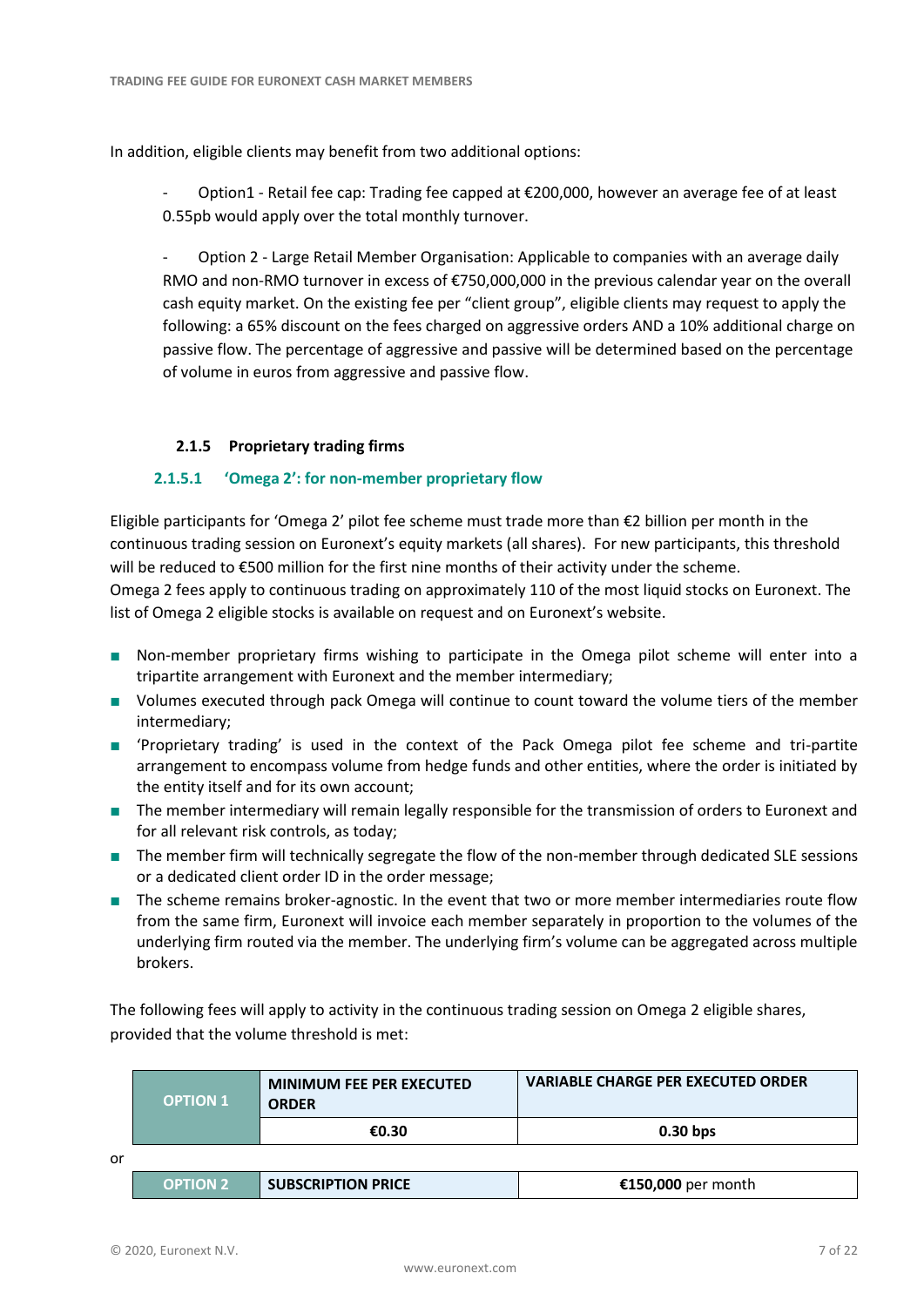Note that this pricing model only applies to:

- Proprietary trading flow;
- Trades executed during the continuous trading session on Omega 2 eligible shares.

# **2.1.5.2 'Prop Pack': for member proprietary flow**

The "Prop Pack" is a fee scheme dedicated to member proprietary trading firms only. The Prop Pack contains a number of options, composed of a subscription price for an amount of value traded and a fee for volumes in excess of this purchased amount.

The Prop Pack offers the following pricing:

|          |                       |              | <b>Option</b>                 |                           |                                            |                                                    |
|----------|-----------------------|--------------|-------------------------------|---------------------------|--------------------------------------------|----------------------------------------------------|
|          |                       |              | <b>PP</b><br><b>Prop Pack</b> | $PP+$<br>Prop Pack - Plus | <b>EPP</b><br><b>Extended Prop</b><br>Pack | $EPP+$<br><b>Extended Prop</b><br><b>Pack Plus</b> |
|          | Stock universe        |              | Blue-chips                    | Blue-chips                | Blue-chips +<br><b>SMEs</b>                | Blue-chips +<br><b>SMEs</b>                        |
| Criteria | Trading phase         |              | Continuous                    | Continuous +<br>auction   | Continuous                                 | Continuous +<br>auction                            |
|          | Volumes threshold     |              | €3bn                          | €6bn                      | €6bn                                       | €9bn                                               |
|          | Subscription price    |              | €100k                         | €200k                     | €220k                                      | €350k                                              |
| Fees     | Subsequent<br>volumes | Eligible     |                               |                           | €20k / €500m volumes tranche               |                                                    |
|          |                       | Non-eligible |                               |                           | $0.75$ bps                                 |                                                    |

# **2.1.6 Transition scheme for local members on Norwegian securities**

Members of the Oslo Børs Exchange that were not active members of Euronext markets on the 1st of January 2020 will remain (unless requested otherwise) on the Oslo Børs fee grid for until 31 August 2022 with regards to their activities conducted on Norwegian listed securities.

| <b>Accumulated Monthly Value</b><br>Traded per member group | Value Fee - OBX Continuous<br>Lit Order books | Value Fee - Other* |
|-------------------------------------------------------------|-----------------------------------------------|--------------------|
| 1,000 MNOK                                                  | 0.0055%                                       | 0.0070%            |
| 2,000 MNOK                                                  | 0.0050%                                       | 0.0065%            |
| 3,000 MNOK                                                  | 0.0045%                                       | 0.0060%            |
| 4,000 MNOK                                                  | 0.0040%                                       | 0.0055%            |
| 5,000 MNOK                                                  | 0.0035%                                       | 0.0050%            |
| 6,000 MNOK                                                  | 0.0030%                                       | 0.0045%            |
| 7,000 MNOK                                                  | 0.0025%                                       | 0.0040%            |
| 8,000 MNOK                                                  | 0.0020%                                       | 0.0035%            |
| 9,000 MNOK                                                  | 0.0015%                                       | 0.0030%            |
| 10,000 MNOK                                                 | 0.0010%                                       | 0.0025%            |
| 11,000 MNOK +                                               | 0.0010%                                       | 0.0020%            |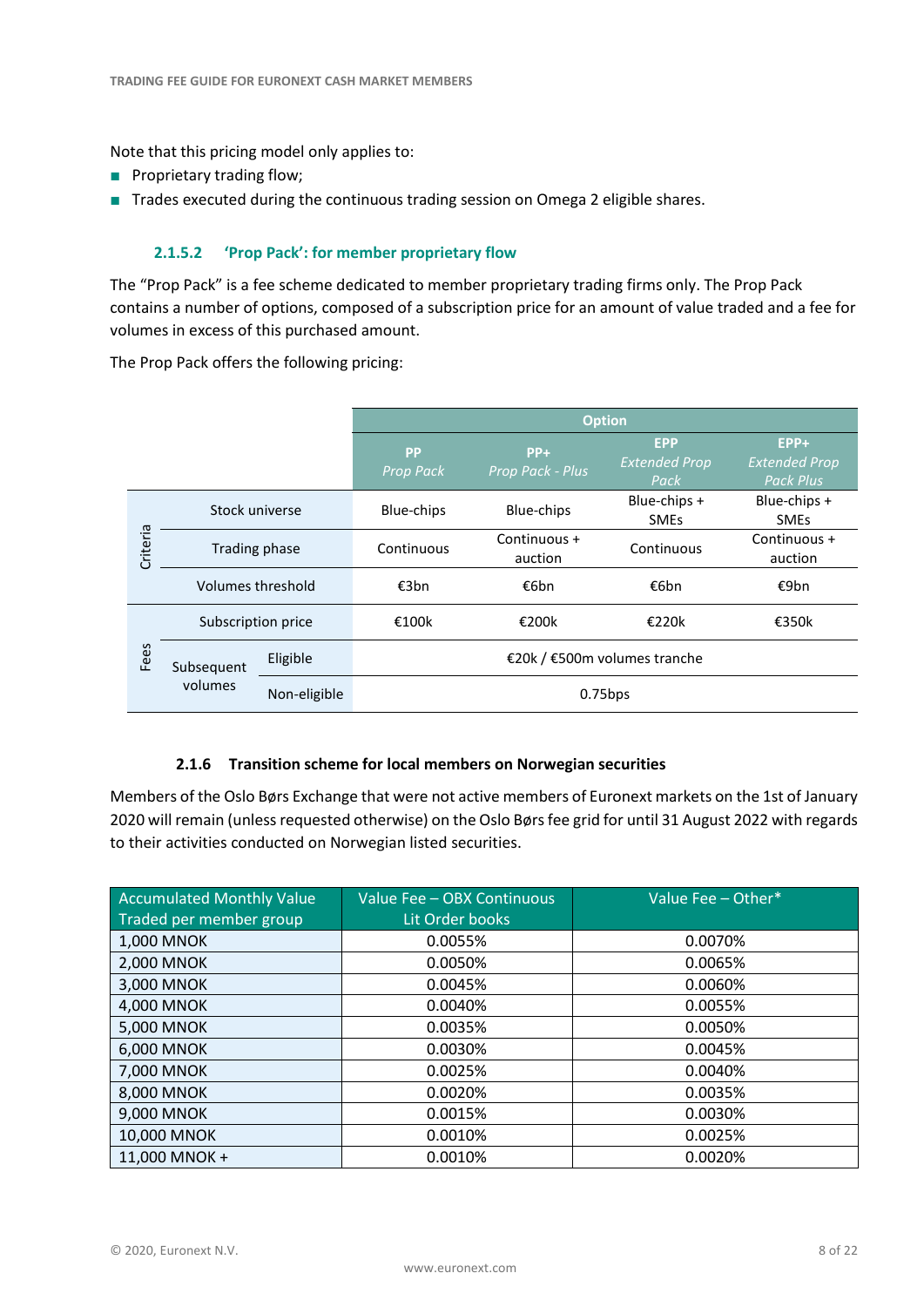\*Value Fee-Other is applicable to all trading in equities and rights. This applies to all other equities traded either during continuous session or auctions and OBX component securities traded during auctions.

| Minimum Fees                      |            |
|-----------------------------------|------------|
| Minimum fee per executed order ** | 1 NOK      |
| Minimum fee per month ***         | 20,000 NOK |

\*\* If the calculated value fee for an executed order is below the minimum fee per executed order, the minimum fee will apply. For executed order definition, please see section 1.2.4.

\*\*\* The minimum fee per month applies at the member group level.

# **2.1.7 Irish Champion Programme**

The Irish Champion Programme is a fee grid dedicated to trading activities conducted on Irish securities for firms fulfilling the following requirements:

- The eligible participant must be a registered direct Member of Euronext's markets;
- Authorised as investment firm under MiFID;
- The member must execute  $\geq$  90% of its total volume on the Irish market; The member's Irish market share (i.e turnover executed on Euronext Dublin) exceeds ≥ 2%

| <b>OPTION 1 - IRISH CHAMPION PROGRAMME</b>                                                                                                                                                           |                                                                    |  |  |
|------------------------------------------------------------------------------------------------------------------------------------------------------------------------------------------------------|--------------------------------------------------------------------|--|--|
| €0.15<br>Charge per executed order                                                                                                                                                                   |                                                                    |  |  |
| First €14m executed (≤€14m)<br>Next €26m executed (€14m - €40m)<br>Next €30m executed (€40m - €70m)<br>Next €490m executed (€70m - €560m)<br>All subsequent volumes ( $> \text{\textsterling}560m$ ) | $0.95$ bps<br>$0.70$ bps<br>$0.63$ bps<br>$0.55$ bps<br>$0.45$ bps |  |  |

# **2.1.8 Local Fee Scheme**

The Local Fee Scheme is an opt-in basis fee grid dedicated to local participants, fulfilling the following requirements:

- a. The eligible participants must be a registered Member of Euronext's markets whose volumes on a given 'local' market are at least 80%<sup>1</sup> of its total Euronext volumes (for cash equities, excluding Liquidity Provider "LP" and Retail Member Organisations "RMO" volumes);
- b. Once eligible, members need to trade below the threshold of  $\epsilon \in 400$  million in monthly turnover.

\_\_\_\_\_\_\_\_\_\_\_\_\_\_\_\_\_\_\_\_\_\_\_\_\_\_\_\_\_\_\_\_\_\_\_\_\_\_\_\_\_\_\_\_\_\_\_\_\_\_\_\_\_\_\_\_\_\_\_\_\_\_\_\_\_\_\_\_\_\_\_\_\_\_\_\_\_\_\_\_\_\_\_\_\_\_\_\_\_\_\_\_\_\_\_\_\_\_\_\_\_\_\_\_\_\_\_\_\_\_\_\_\_\_\_\_\_\_\_\_\_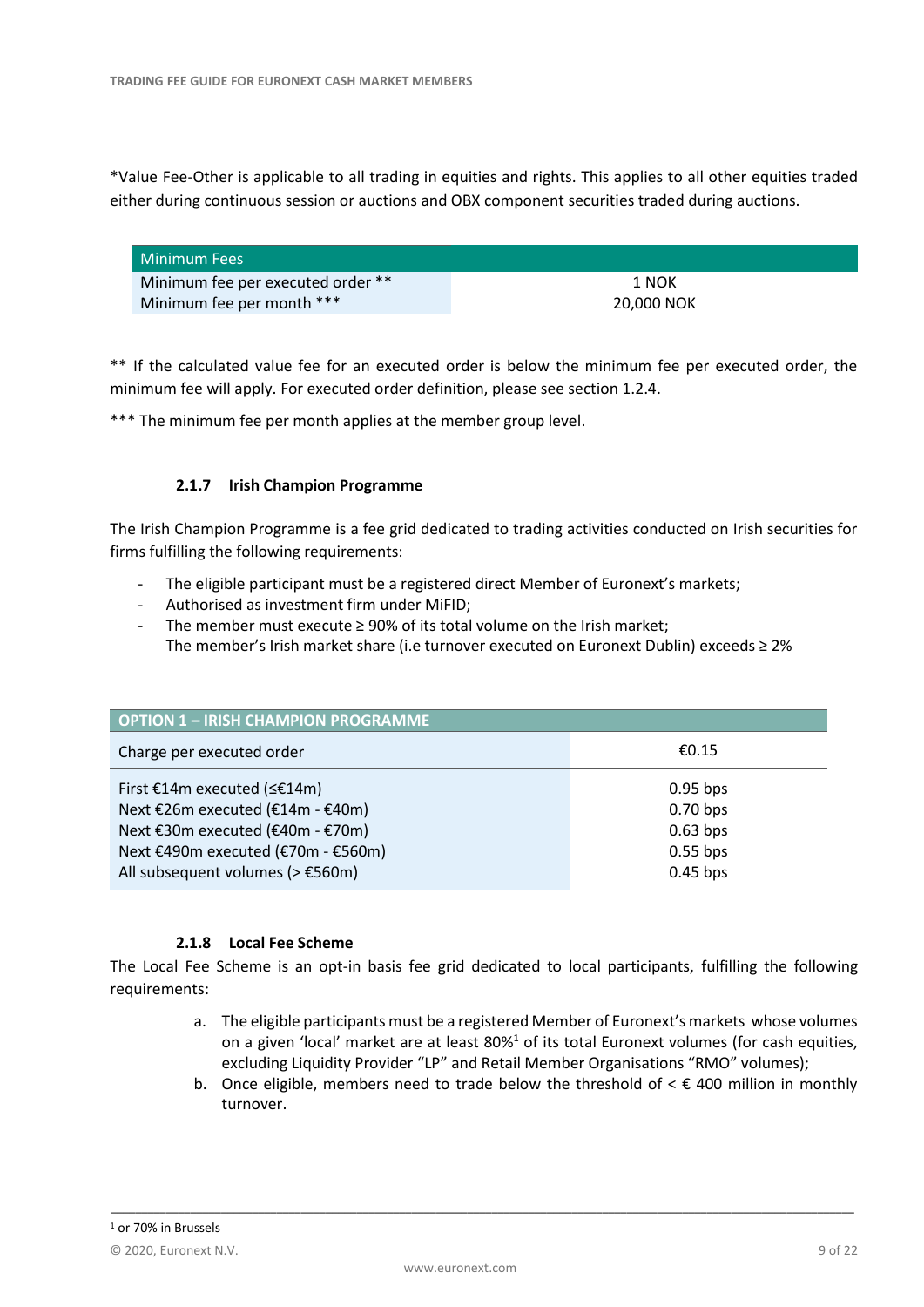Then, a fixed fee of 0.85 bps is applied on the whole traded amount at the end of the month<sup>1</sup> at Group Member level.

If the two cumulative criteria above are not met, the member will be automatically reassigned Option 1 by default. 2

# <span id="page-9-0"></span>**2.2 EXCHANGE TRADED FUNDS (ETFS), EXCHANGE TRADED VEHICLES (ETVS) & EXCHANGE TRADED NOTES (ETNS)**

#### **2.2.1 Order fees**

There is no charge for standard ETF, ETV, and ETN orders. Please se[e section 1.2.5](#page-2-3) for details of charges for certain complex order types.

#### **2.2.2 Trading fees**

There are four types of trade, each with specific pricing:

- **1. Order book trades** are trades resulting from buy and sell orders entered into the order book. An advalorem fee of 0.60 bps is applicable per trade side with a minimum of €0.75.
- **2.** Guaranteed order book cross-trades<sup>3</sup> are trades resulting from a dedicated cross order entered into the order book which specifies both the buyer and the seller. An ad-valorem fee of 0.15 bps is applicable per trade side with a minimum of €0.75.
- **3. Retail package** option available for retail trades (orders flagged as RMO "Retail Member Organisation for member with an average trade size <sup>4</sup>equal or superior to  $\epsilon$ 7,500 and with a RMO market share <sup>5</sup>superior at 1.50% Monthly fee of €7,000 + ad-valorem fee of 0.25 bp applicable per trade size without any minimum fee.

| <b>Average Size</b>  | RMO market share % | <b>Fixed Fee</b>    | Variable Fee |
|----------------------|--------------------|---------------------|--------------|
| ≥ €7,500             | $\geq 1.50\%$      | €7.000              | $0.25$ bps   |
| Requirements not met |                    | <b>Standard Fee</b> |              |

A member may move onto the RFP subject to one month's notice to Euronext. If the member wishing to enter the programme shows interest intra-month, Euronext will provide i) at least 6 months of historical data

\_\_\_\_\_\_\_\_\_\_\_\_\_\_\_\_\_\_\_\_\_\_\_\_\_\_\_\_\_\_\_\_\_\_\_\_\_\_\_\_\_\_\_\_\_\_\_\_\_\_\_\_\_\_\_\_\_\_\_\_\_\_\_\_\_\_\_\_\_\_\_\_\_\_\_\_\_\_\_\_\_\_\_\_\_\_\_\_\_\_\_\_\_\_\_\_\_\_\_\_\_\_\_\_\_\_\_\_\_\_\_\_\_\_\_\_\_\_\_\_\_

a. The eligible participants must be a registered Member of Euronext's markets whose volumes on French market is at least 75% of its total Euronext volumes (for cash equities, excluding Liquidity Provider "LP" and Retail Member Organisations "RMO" volumes);

b. Once eligible, members need to trade above the threshold of  $> \text{\textsterling}$  400 million in monthly turnover.

If the two cumulative criteria above are not met, the member will be automatically reassigned Option 1 by default

<sup>3</sup> As described in article 4402 of the Euronext Rule Book I, guaranteed order book cross-trades result from a cross order entered into the order book which specifies both the buyer and seller. These orders are permitted by the order book system during continuous trading when the price is within the best bid offer (BBO), inclusive of boundaries.

4 the monthly average size of all RMO-flagged orders sent by the Retail Package participant, measured at the moment of their introduction on the order book. Partial execution of the order is taken into account only if the participant updates the remaining order quantity after the partial execution. In this case the sizes (i) of the initial order sent by the RMO and (ii) of the remaining order quantity resulting from the partial execution of this order and updated subsequently by the participant after the partial execution as well as (iii) of any other subsequent update(s) of this remaining order quantity will be taken into consideration as distinct sizes for the purpose of the calculation. Average size is rounded to the nearest whole Euro for monitoring and invoicing purposes.

<sup>5</sup> Numerator: RMO-flagged turnover sent by the Retail Package participant on ETF & Denominator: Euronext ETF turnover

RMO market share is expressed as a percentage and rounded to two decimals for monitoring and invoicing purposes (for example 1.276% would be rounded to 1.28%).

<sup>1</sup> again, excluding LP and RMO volumes

<sup>&</sup>lt;sup>2</sup> there is also the possibility for member who opted-in to get a fixed fee of 0.75 bps if they fulfil the following requirements: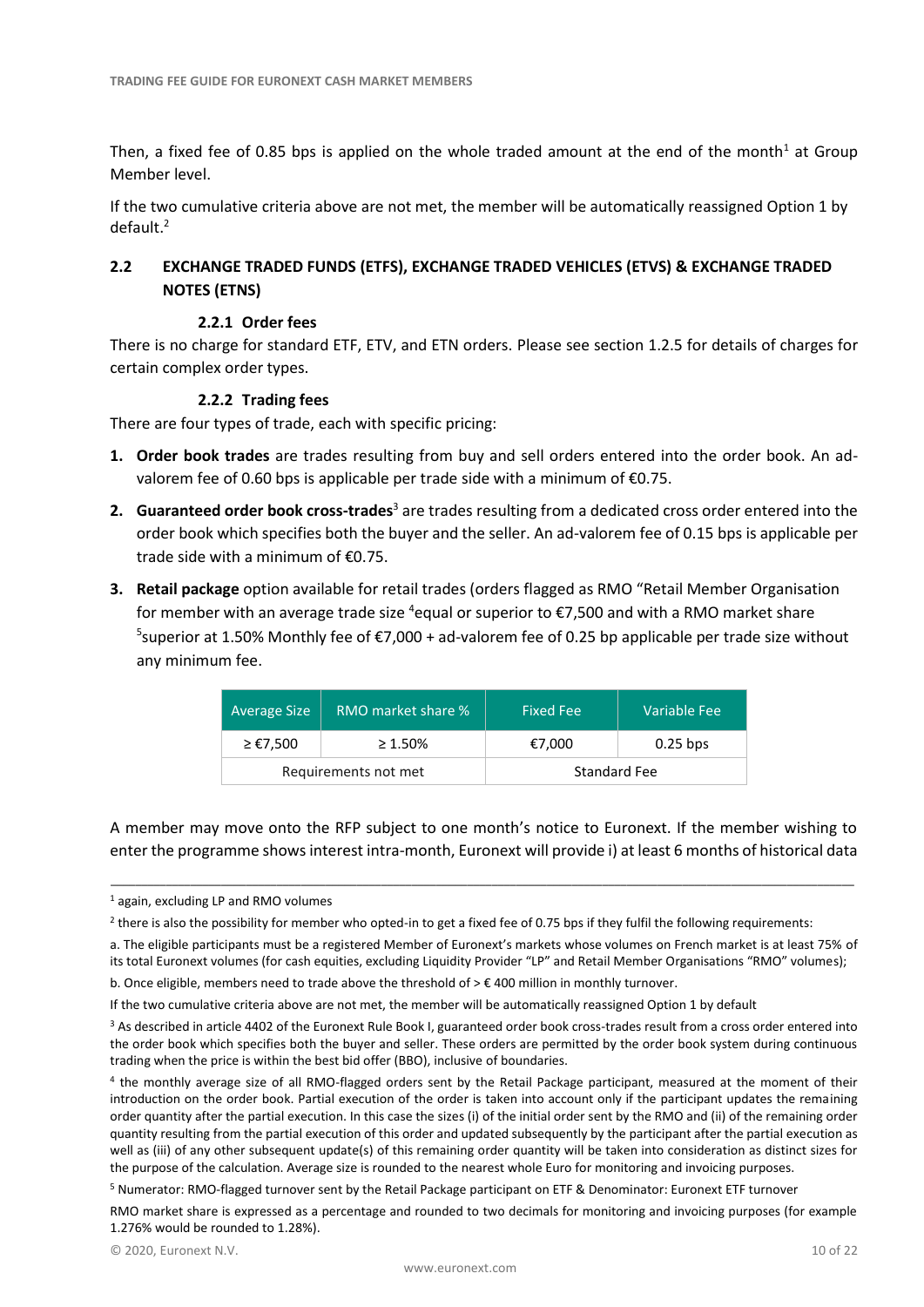on the client's activity (on both its market share and average trade size - as computed for the RFP eligibility) and ii) guidance around the client's eligibility to the programme.

The member who notify to Euronext it would like to opt-in to the RFP will be accepted by Euronext only if it fulfils the eligibility criteria and will from the beginning of the next month benefit from the fees going forward as long as it meets the eligibility criteria.

- **4. Block trades and other negotiated trades** are reported via the Trade Confirmation System (TCS). An advalorem fee of 0.15 bps is applicable per trade side with a minimum of  $\epsilon$ 0.75 and a maximum of  $\epsilon$ 45.00. A monthly cap of €1,000 per member is applicable.
- 5. NAV trades are trades executed via the NAV Trading Facility<sup>1</sup>. An ad-valorem fee based on the transaction size is applicable for every trade. This ad-valorem fee is set at 2 bps per trade, with a minimum and maximum fee per trade: the floor is €2.30 per trade, the cap is set at €45 per trade. Above 15,000 transactions a month, the minimum fee per trade is further reduced to €2.00 per trade.

For non-Euro denominated products, the transaction size is calculated in Euros using the ECB currency rate of the trading day or the last known currency rate.

| <b>ORDER FEE</b>                  |                                                                     | Orders are free of charge <sup>2</sup>                                                           |
|-----------------------------------|---------------------------------------------------------------------|--------------------------------------------------------------------------------------------------|
|                                   | <b>Order Book trades</b>                                            | 0.60 bps with a minimum of $$0.75$                                                               |
| <b>TRADE FEE</b><br>(AD-VALOREM   | <b>Guaranteed Order Book Cross-</b><br>$\sqrt{\mathsf{Trades}}^{1}$ | 0.15 bps with a minimum of $€0.75$                                                               |
| <b>CHARGE</b><br><b>PER TRADE</b> | <b>Block trades and other</b><br>negotiated trades via TCS          | 0.15 bps with a minimum of $$0.75$ and<br>a maximum of €45.00. Monthly cap of €1,000 per member. |
| SIDE)                             | NAV trades via NAV Trading<br>Facility                              | 2 bps per trade with a minimum of $E$ 2.30 and a maximum of<br>€45.00                            |

# FEE STRUCTURE FOR ETFS, ETVS AND ETNS TRADED ON EURONEXT

For products not traded in Euros on Euronext, the transaction size is calculated in Euros using the ECB currency rate of the trading day or the last known currency rate.

# <span id="page-10-0"></span>**6. Transition scheme for local members on Norwegian securities**

| <b>ORDER FEE</b>                           |                                                        | Orders are free of charge, incl complex orders                                                                                                 |
|--------------------------------------------|--------------------------------------------------------|------------------------------------------------------------------------------------------------------------------------------------------------|
|                                            | <b>Order Book trades</b>                               | 0.60 bps with a minimum of 7.5 NOK                                                                                                             |
| <b>TRADE FEE</b><br>(AD-<br><b>VALOREM</b> | Order<br>Guaranteed<br>Book<br>Cross-<br><b>Frades</b> | 0.15 bps with a minimum of 7.5 NOK                                                                                                             |
| <b>CHARGE</b>                              | trades via TCS                                         | Block trades and other negotiated <b>0.15</b> bps with a minimum of 7.5 NOK and a maximum of 450<br>NOK. Monthly cap of 10,000 NOK per member. |

<sup>1</sup> The NAV Trading Facility, which is based on the Trade Confirmation System (TCS) platform, replaces the former Euronext Fund Service and has been extended to offer NAV trading for ETFs in addition to Open-End Investment Funds. See also §2.4, Investment Funds

\_\_\_\_\_\_\_\_\_\_\_\_\_\_\_\_\_\_\_\_\_\_\_\_\_\_\_\_\_\_\_\_\_\_\_\_\_\_\_\_\_\_\_\_\_\_\_\_\_\_\_\_\_\_\_\_\_\_\_\_\_\_\_\_\_\_\_\_\_\_\_\_\_\_\_\_\_\_\_\_\_\_\_\_\_\_\_\_\_\_\_\_\_\_\_\_\_\_\_\_\_\_\_\_\_\_\_\_\_\_\_\_\_\_\_\_\_\_\_\_\_

<sup>2</sup> With the exception of certain complex order types: please see  $$1.2.5$  for more details.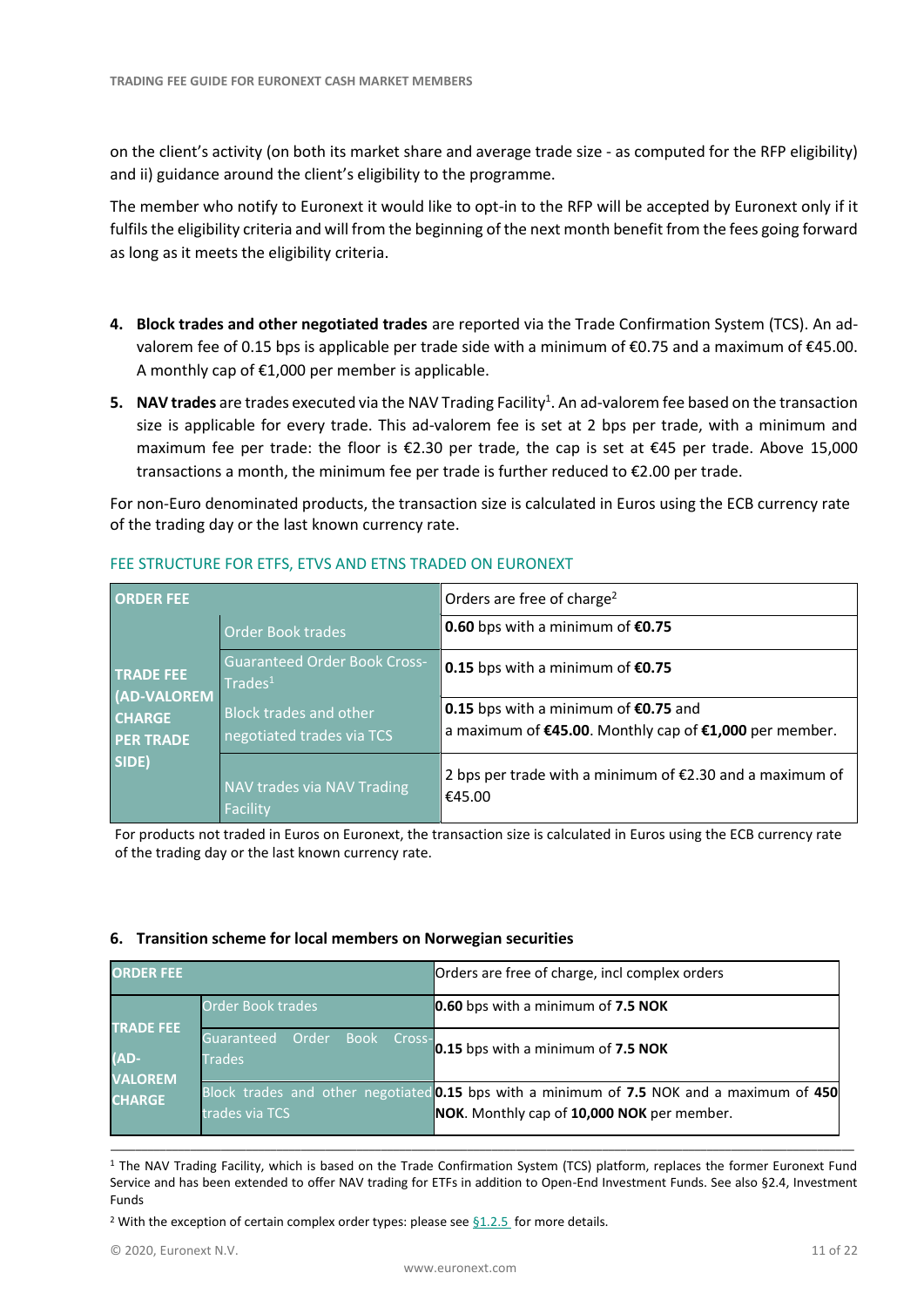| <b>PER</b> | <b>TRADE</b> | NAV trades via NAV Trading Facility | 2 bps per trade with a minimum of 23 NOK and a maximum of |
|------------|--------------|-------------------------------------|-----------------------------------------------------------|
| SIDE)      |              |                                     | <b>450 NOK</b>                                            |
|            |              |                                     |                                                           |

#### **2.3 STRUCTURED PRODUCTS**

The fee policy for Structured Products, including both plain vanilla and structured financial products, is as follows:

#### **2.3.1 Trading fees**

#### <span id="page-11-1"></span>**2.3.1.1 Agency flow and Principal<sup>1</sup> flow**

- Trades are free of charge for a value traded of up to €6,000.
- Trades for a value traded above €6,000 are charged 2.5 basis points for the part of the trade above €6,000.
- Each trade is capped at a fee of €20.00.

#### **2.3.1.2 Liquidity Provider and Market Maker flow**

For Liquidity Provider and Market Maker flow trading fees please refer to the current *Market Maker and Liquidity Provider Cash Trading Fee Guide*.

#### **2.3.1.3 Cross-Trade waiver**

If the same trading member (with the same member code) is on both sides of a trade, any agency trading fees for that trade will be waived.

# **2.3.2 Order fees**

#### **2.3.2.1 Agency flow and Principal[10](#page-11-1) flow**

- For each trade, a member is allowed 5 free orders.
- Orders above the 5:1 order-to-trade ratio are each charged €0.20.

#### **2.3.2.2 Liquidity Provider and Market Making flow**

For Liquidity Provider and Market Maker flow orders fees, please refer to the *Market Maker and Liquidity Provider Cash Trading Fee Guide*.

#### <span id="page-11-0"></span>**2.4 INVESTMENT FUNDS (NON-ETF)**

# **2.4.1 Open-End Investment Funds (non-ETF) traded via Euronext Fund Service Amsterdam**

Open-End Investment Funds are traded via Euronext Fund Service Amsterdam, which is based on the Trade Confirmation System (TCS) platform.

# **2.4.1.1 NAV Trading Facility order fee**

There is no charge for orders on Open-End Investment Funds traded via the NAV Trading Facility.

\_\_\_\_\_\_\_\_\_\_\_\_\_\_\_\_\_\_\_\_\_\_\_\_\_\_\_\_\_\_\_\_\_\_\_\_\_\_\_\_\_\_\_\_\_\_\_\_\_\_\_\_\_\_\_\_\_\_\_\_\_\_\_\_\_\_\_\_\_\_\_\_\_\_\_\_\_\_\_\_\_\_\_\_\_\_\_\_\_\_\_\_\_\_\_\_\_\_\_\_\_\_\_\_\_\_\_\_\_\_\_\_\_\_\_\_\_\_\_\_\_ 1 In Euronext's trading system, principal trades are those trades generated by orders whose origin is either 2: House or 7: Related Party.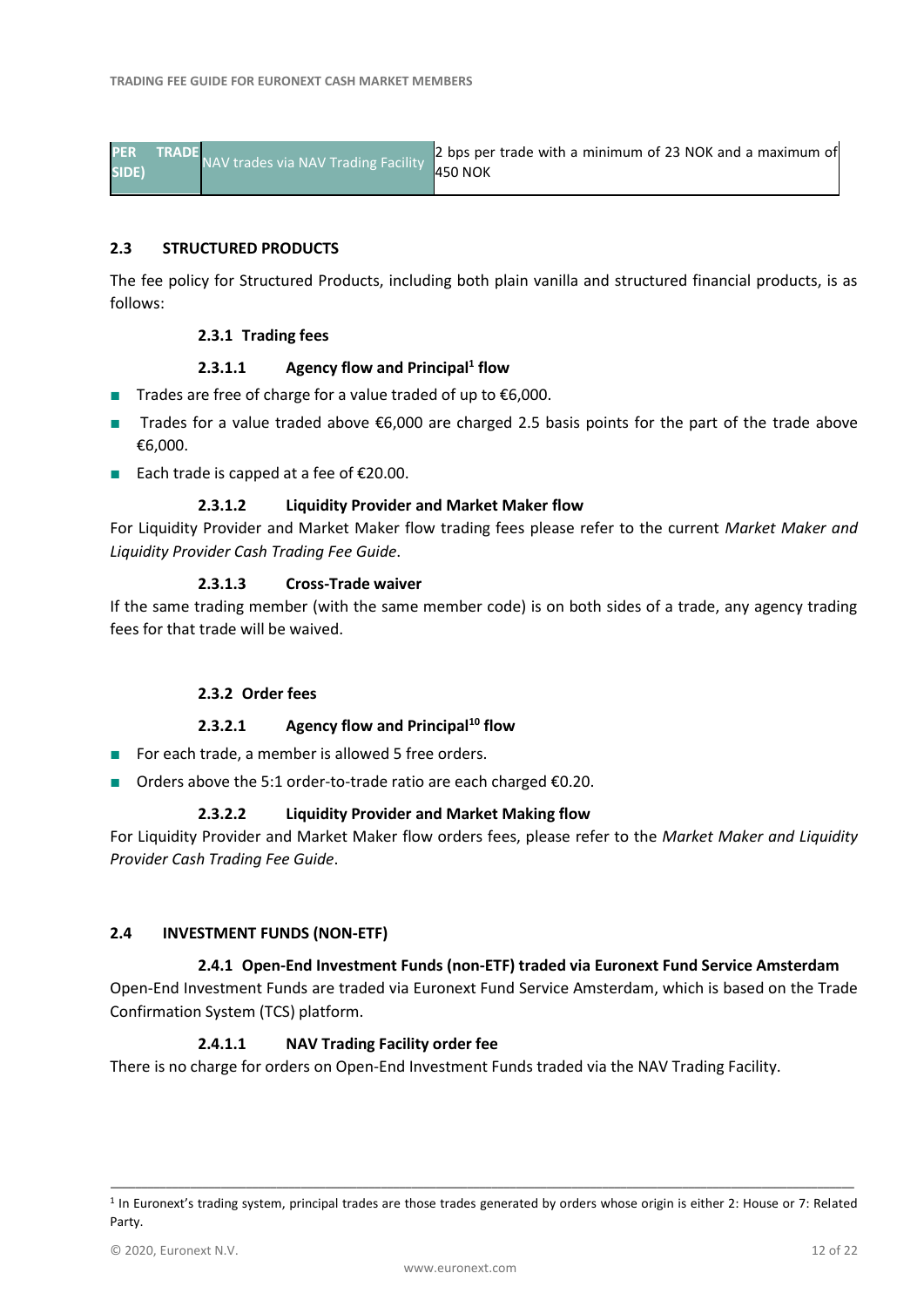# **2.4.1.2 NAV Trading Facility trade fee**

For trades on Open-End Investment Funds executed via the NAV Trading Facility, an ad-valorem fee based on the transaction size is applicable for every trade. This ad-valorem fee is set at 2.5 bps per trade. A maximum fee per trade applies: the cap is set at €45 per trade.

For non-Euro denominated products, the transaction size is calculated in Euros using the ECB currency rate of the trading day or the last known currency rate.

# TRADING FEES FOR OPEN-END INVESTMENT FUNDS TRADED VIA EURONEXT FUND SERVICE AMSTERDAM

|               | <b>AD-VALOREM FEE</b>                   |
|---------------|-----------------------------------------|
| NAV trade fee | 2.5 bps per trade<br>Cap: €45 per trade |

# **2.4.2 Open-End Investment Funds (non-ETF) traded via Euronext Fund Service Paris**

Open-End Investment Funds are traded via Euronext Fund Service Paris, which is based on the Trade Confirmation System (TCS) platform.

# **2.4.2.1 NAV Trading Facility order fee**

There is no charge for orders on Open-End Investment Funds traded via the NAV Trading Facility.

# **2.4.2.2 NAV Trading Facility trade fee**

For trades on Open-End Investment Funds executed via the NAV Trading Facility, an ad-valorem fee based on the transaction size is applicable for every trade. This ad-valorem fee is set at 1 bp per trade. A minimum fee per trade applies: the minimum fee is €1.50 per trade.

# TRADING FEES FOR OPEN-END INVESTMENT FUNDS TRADED VIA EURONEXT FUND SERVICE PARIS

|               | <b>AD-VALOREM FEE</b> |                      |
|---------------|-----------------------|----------------------|
| NAV trade fee | 1 bp per trade        | Min: €1.50 per trade |

# **2.4.3 Investment Funds admitted to trade on the Secondary Market**

For Investment Funds traded admitted to trade on the Secondary Market, i.e., Closed-End Investment Funds, and those Open-End Investment Funds (non-ETF) that are not traded via the NAV Trading Facility, the following fee structure applies:

# **2.4.3.1 Order fee**

The order fee for Investment Funds traded on UTP is a fixed fee of  $$0.20$  per order.

# **2.4.3.2 Trade fee**

An ad-valorem fee based on the transaction size is applicable for every trade. This ad-valorem fee is set at 0.45 bps per trade. A minimum and maximum fee per trade applies: the floor is €1 per trade, the cap is set at €8 per trade.

For non-Euro denominated products, the transaction size is calculated in Euros using the ECB currency rate of the trading day or the last known currency rate.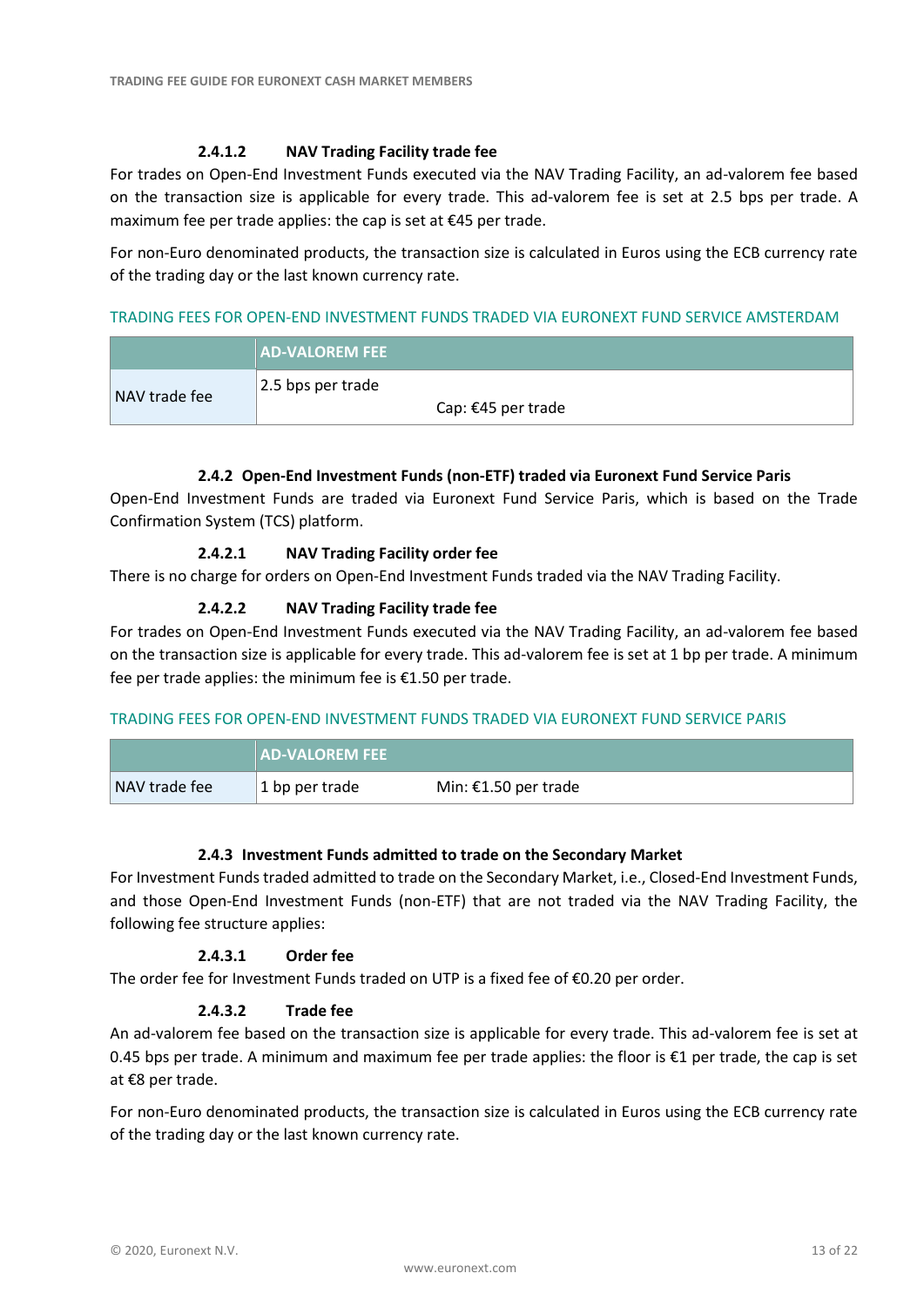|           | <b>AD-VALOREM FEE</b> |                                            |
|-----------|-----------------------|--------------------------------------------|
| Order fee | $\in$ €0.20 per order |                                            |
| Trade fee | 0.45 bps per trade    | Floor: $£1$ per trade<br>Cap: €8 per trade |

#### CLOSED-END AND OPEN-END INVESTMENT FUNDS TRADED VIA THE UNIVERSAL TRADING PLATFORM (UTP)

# <span id="page-13-0"></span>**2.5 BONDS**

The fee policy for Bonds, including Short-Term Debt Securities, is as follows:

#### **2.5.1 Euronext Amsterdam, Euronext Brussels, Euronext Lisbon, Euronext Paris**

#### **2.5.1.1 Order fee<sup>1</sup>**

A fixed fee per order is charged at member group level with an order/trade ratio above five. In addition to the order/trade ratio, a fixed fee of €2 per order is charged for members sending orders with a nominal size below €40,000 flagged under "House" account type, on bonds traded in a Continuous trading mode.

# **2.5.1.2 Trade fee**

Bond trades are charged as a percentage of the net amount per daily executed order (please note that an order executed in two or more trades on the same day represents one executed order). The monthly turnover will also be taken into account to determine the fee structure to be applied.

# FEE STRUCTURE FOR BONDS TRADED ON EURONEXT'S REGULATED MARKETS

| <b>ORDER FEE - PER DAILY EXECUTED ORDER</b> |           |                |
|---------------------------------------------|-----------|----------------|
| Order / trade ratio                         | כ≥        | ל<             |
| Applicable fee per order                    | No charge | €2 (fixed fee) |

|                  | <b>Monthly Turnover in</b><br>$m\epsilon$ | <b>Charge on turnover</b> |
|------------------|-------------------------------------------|---------------------------|
| Bracket 1        | $\leq$ 10                                 | $4.5$ bps                 |
| <b>Bracket 2</b> | $>10 - 5 = 25$                            | 3 bps                     |
| Bracket 3        | >25                                       | 1.2 <sub>bps</sub>        |

\_\_\_\_\_\_\_\_\_\_\_\_\_\_\_\_\_\_\_\_\_\_\_\_\_\_\_\_\_\_\_\_\_\_\_\_\_\_\_\_\_\_\_\_\_\_\_\_\_\_\_\_\_\_\_\_\_\_\_\_\_\_\_\_\_\_\_\_\_\_\_\_\_\_\_\_\_\_\_\_\_\_\_\_\_\_\_\_\_\_\_\_\_\_\_\_\_\_\_\_\_\_\_\_\_\_\_\_\_\_\_\_\_\_\_\_\_\_\_\_\_  $1$  The initial size of a House order (corresponding to the disclosed quantity as defined in the Optiq client specifications) is taken into account to avoid charging partially executed House orders on bonds that result in remaining nominal value below €40,000.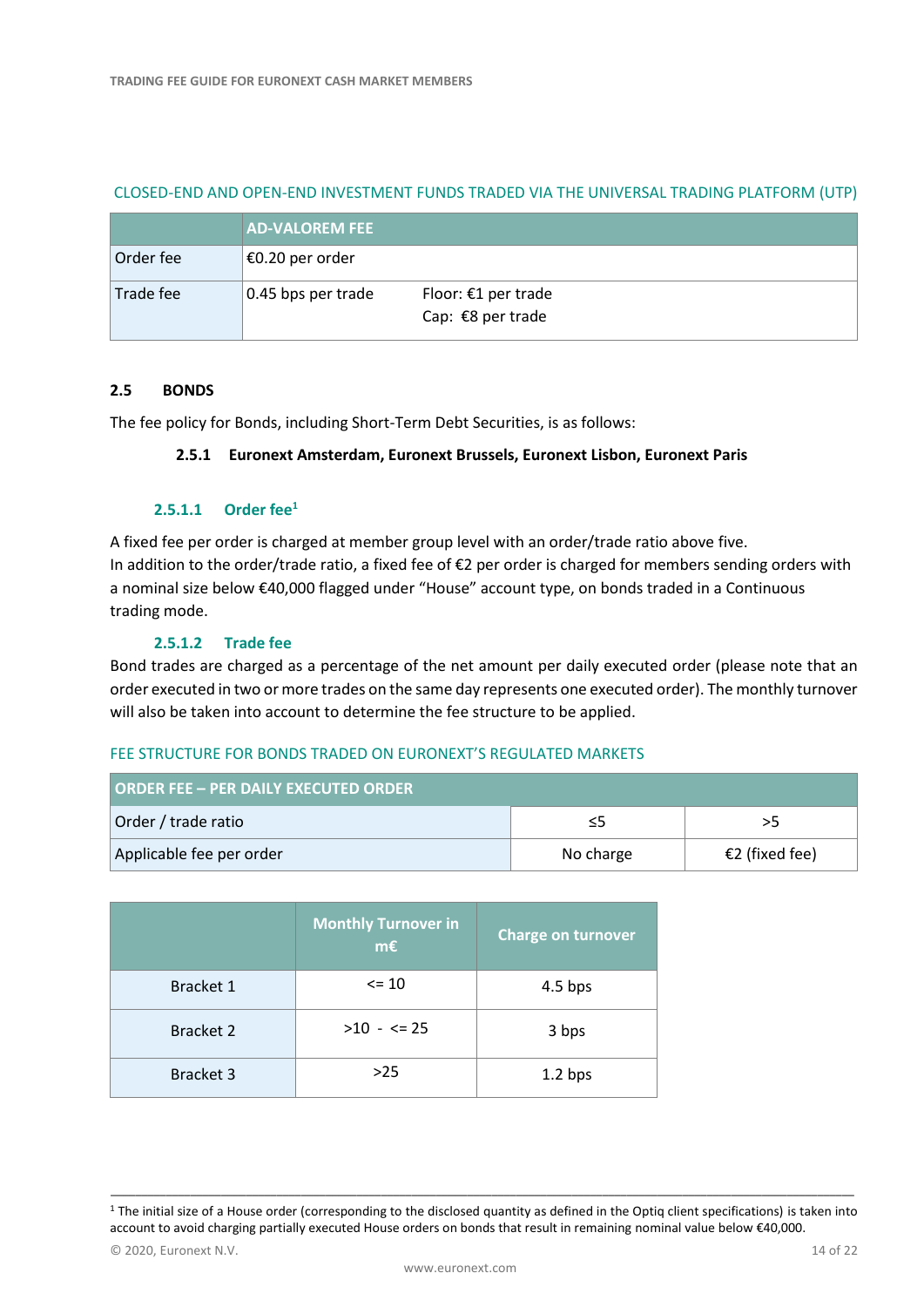Bond trades are charged according to the corresponding bracket. If an executed order falls in between the brackets, the lower bracket fees will be applicable.

# **2.5.1.3 Minimum Activity Charge (MAC)**

The MAC is applicable for Euronext Fixed Income global activity as of 1 April 2019.

Global activity means the sum of non-LP and LP activity for all member codes of a member firm.

- If a Euronext member trades less than €250,000<sup>1</sup> in value per month, then a MAC of €800 (excluding the order/trade ratio fee and orders below €40,000 fees) will be charged for the non-LP activity to the corresponding member for the corresponding month instead of the standard trading fees applicable to the non-LP activity<sup>2</sup>.
- Otherwise no MAC will be charged and standard trading fees will apply.
- The MAC does not impact the LP fee scheme and invoicing that remain the same.

| Monthly value traded $\leq$ £250,000                    | Monthly MAC = $£800$                    |
|---------------------------------------------------------|-----------------------------------------|
| Monthly value traded $\geq \text{\textsterling}250,000$ | $\emptyset$ (no monthly MAC applicable) |

The order fees are charged in addition to the MAC. The total monthly amount for a Euronext member having access to the Fixed Income segment will be:

Trading fee generated by the value traded (considering the MAC) + O/T ratio fee when applicable + Orders below €40,000 fees when applicable.

# **2.5.1.4 Incentive on large sizes for executed orders**

The incentive on large sizes for executed orders would be scheduled for 1 year in pilot mode and will be applicable only for non-LP executed orders.

The initial size of an order shown to the market (for icebergs, only the disclosed tranche) will be taken into account regardless of partial executions.

The threshold at which the incentive is activated is  $\epsilon$ 600,000 in traded value.

If an Euronext member executes an order with an initial order size above €600,000 the amount of value traded up to the threshold is invoiced according the non-LP fee scheme, while the amount of value traded above the threshold is free.

\_\_\_\_\_\_\_\_\_\_\_\_\_\_\_\_\_\_\_\_\_\_\_\_\_\_\_\_\_\_\_\_\_\_\_\_\_\_\_\_\_\_\_\_\_\_\_\_\_\_\_\_\_\_\_\_\_\_\_\_\_\_\_\_\_\_\_\_\_\_\_\_\_\_\_\_\_\_\_\_\_\_\_\_\_\_\_\_\_\_\_\_\_\_\_\_\_\_\_\_\_\_\_\_\_\_\_\_\_\_\_\_\_\_\_\_\_\_\_\_\_ <sup>1</sup> Any inactive member (not part of a group) will be charged at the MAC once a logical access has been fully activated with Production connectivity access on Bonds Market.

<sup>&</sup>lt;sup>2</sup> If the member is part of a group, the activity will be considered at a group level and the MAC will be charged to the Master Tier.

<sup>&</sup>lt;sup>3</sup> The fee holiday won't apply in the case of companies mergers.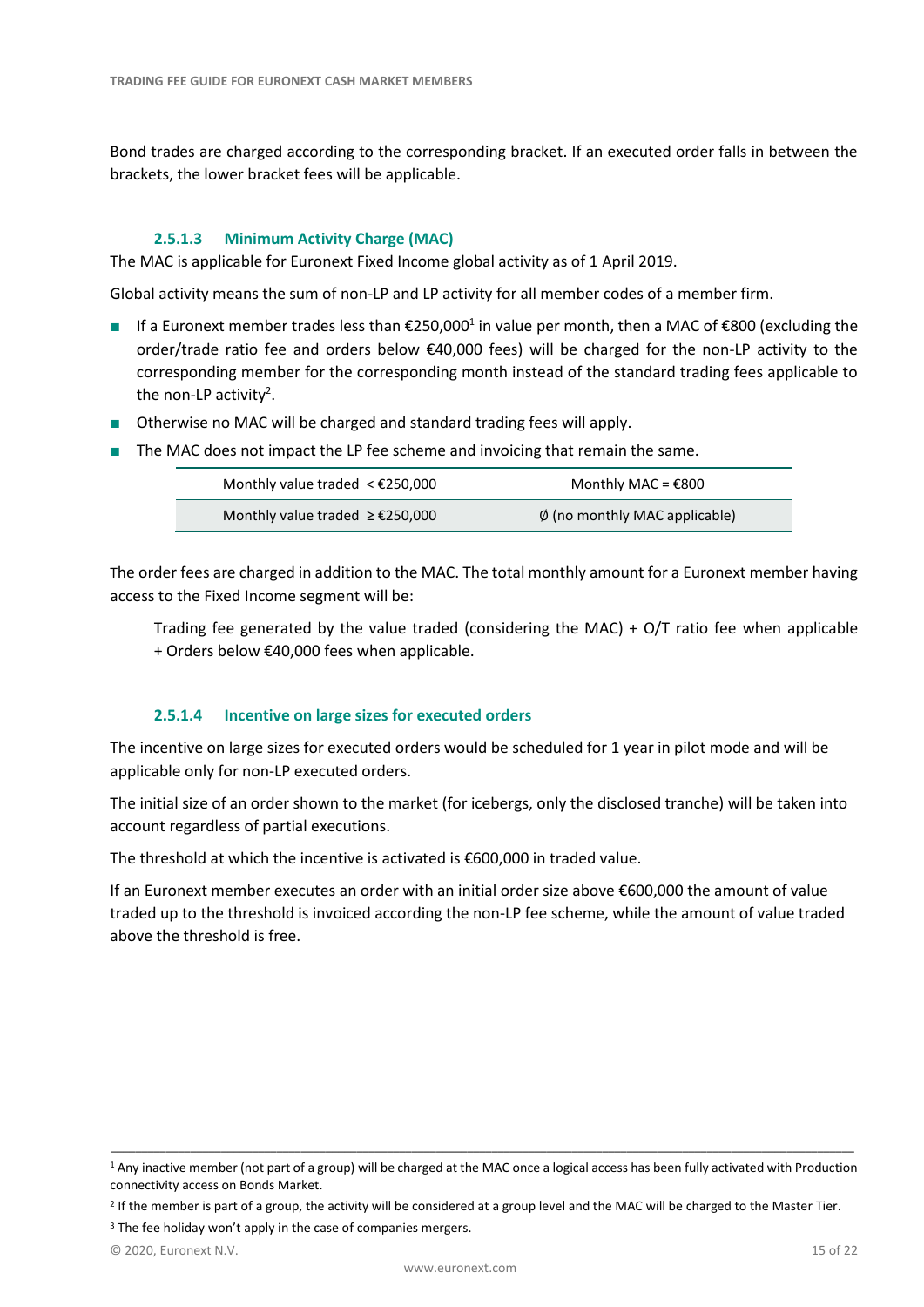# **2.5.1.5 Incentive for new members**

All new non-LP members at the group level<sup>3</sup> will benefit from a 3-month trading fee holiday (including the MAC), starting the month they will be connected.

Oslo Fixed Income members will also benefit from a 3-month trading fee holiday (including the MAC), starting the month they will be connected to the Fixed Income segment of Euronext Amsterdam, Euronext Brussels, Euronext Lisbon, or Euronext Paris.

The fee holiday doesn't apply for the order fee described in 2.5.1.1.

# **2.5.1.6 Liquidity distributor fee**

The key requirements to enter into the Liquidity Distributor (LD) scheme are the following:

- The LD is a direct member of the Euronext Cash Markets; any member can apply to join the scheme based on the fee conditions described in the Euronext fee book and related obligations to advertise prices on external systems.
- The LD is advertising on other systems/trading venues or distribution networks, prices derived from those available on the Euronext central limit order book on instruments listed in the Bond segment. Every time the LD is hit on these derived prices and does a hedge trade as a result on Euronext central limit order book, he benefits from a special trading fee for its activity on Euronext;
- The LD is trading with a specific member code and on its own account (flag 2 "house" account type) in the Euronext central limit order book and is responsible for flagging those orders accordingly;
- The member has to apply to the LD scheme. To do so, please contact your relationship manager at [GlobalSales@euronext.com](mailto:GlobalSales@euronext.com) or contact the Euronext Fixed income team o[n fixedincome@euronext.com.](mailto:fixedincome@euronext.com)

The order fee for Liquidity Distributor activity is the same as in Euronext's standard Non-LP fee scheme on Bonds as described in 2.5.1 for OTR < 5 only. The House order <€40k rule described in 2.5.1.1 doesn't apply.

The trade fee (per executed order) for the Liquidity Distributors activity is specific and replaces the trade fee described in 2.5.2 as well as the discount for growth incentive and the MAC described above. Liquidity Distributor activity will be charged a trade fee of 2.5 basis points

| <b>Charge on turnover</b> |
|---------------------------|
| $2.5$ bps                 |

# **2.5.2 Oslo market**

# **2.5.2.1 Annual membership fee**

Members will be charged an annual membership fee of NOK 150.000. When admitted as a member during a year, the annual fee is applied as of and including the quarter the membership is established. Similarly, in case of a membership termination, the annual fee is applied up until and including the quarter that the membership is terminated.

The fee covers both Oslo Børs and Nordic ABM.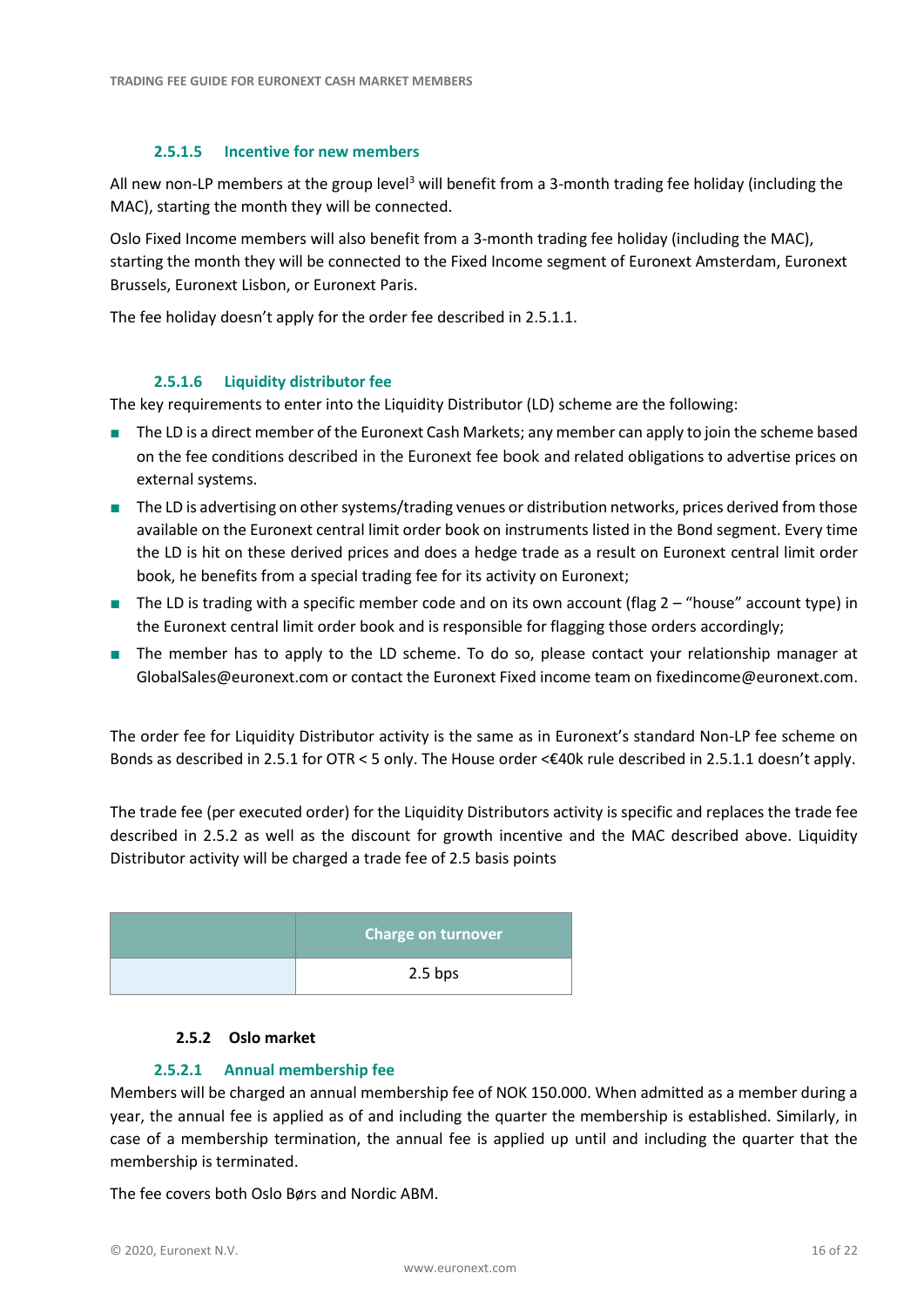# **2.5.2.2 Trading fee for orderbook and auction trades**

Trades as a result of orders being matched in the central limit order book are invoiced as follows:

| <b>Trading fee</b> | Charge on turnover            |
|--------------------|-------------------------------|
|                    | NOK 0,93 per million per side |

Value for trades in bonds denominated in other currencies than NOK will be converted into NOK using a daily currency rate and trading fee will be calculated using the value in NOK.

# **2.5.2.3 Incentive for new members**

All new members and FI RM member connecting to the Fixed Income Oslo market will benefit from a 6-month fee holiday for annual membership fee, starting the month they will be connected.

# <span id="page-16-0"></span>**2.6 CLEARED BORROWING & LENDING MARKET (CBLM)**

The Cleared Borrowing & Lending Market (CBLM) allows member firms to borrow and lend instruments listed on Euronext Cash Markets.

Trading on the CBLM on Equities and on Exchange-Traded Funds (ETFs) is charged according to the Standard Equities Fees (Option 1, Option  $2 - A$ , Option  $2 - B$ ).

# <span id="page-16-1"></span>**2.7 EURONEXT BLOCK**

Euronext Block MTF is a pan-European trading venue allowing Euronext member firms to trade Large-In-Scale orders.

Transactions on the Euronext Block segment are charged at 0.3bps (applied on the value-traded in Euros).

Orders, whether firm or conditional, are free of charge.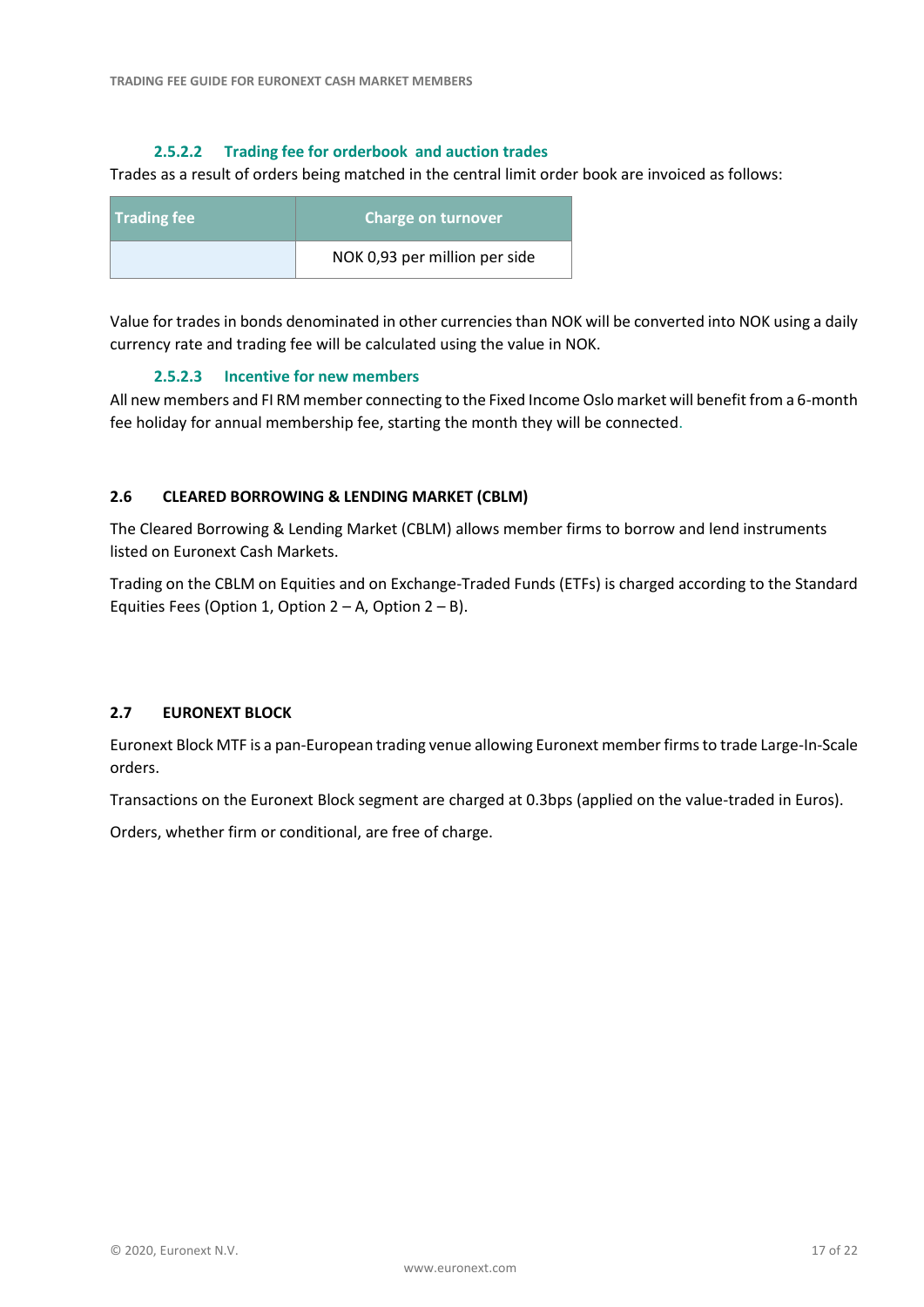# <span id="page-17-0"></span>**3. INTERNAL MATCHING SERVICE**

# <span id="page-17-1"></span>**3.1 INTERNAL MATCHING SERVICE (IMS)**

The Internal Matching Service is an optional service that uses a trading algorithm providing a Price-Member-Time priority. It allows buy and sell orders at the best price originated by the same member firm subscribing to this service to be matched in Euronext's central order book, with no obligation for the member firm to become a Systematic Internaliser. These orders may be settled directly by the originating member firm, thus eliminating the cost of clearing and settlement.

Trades on Equities & Rights, Bonds and Exchange Traded Funds (ETFs) are eligible for the Internal Matching Service.

# **3.1.1 Service charge**

There is no service charge for using the Internal Matching Service.

# **3.1.2 Trading fee**

Transactions via the Internal Matching Service will be charged on the basis of the product. Please refer to the corresponding product section for the applicable fee pricing.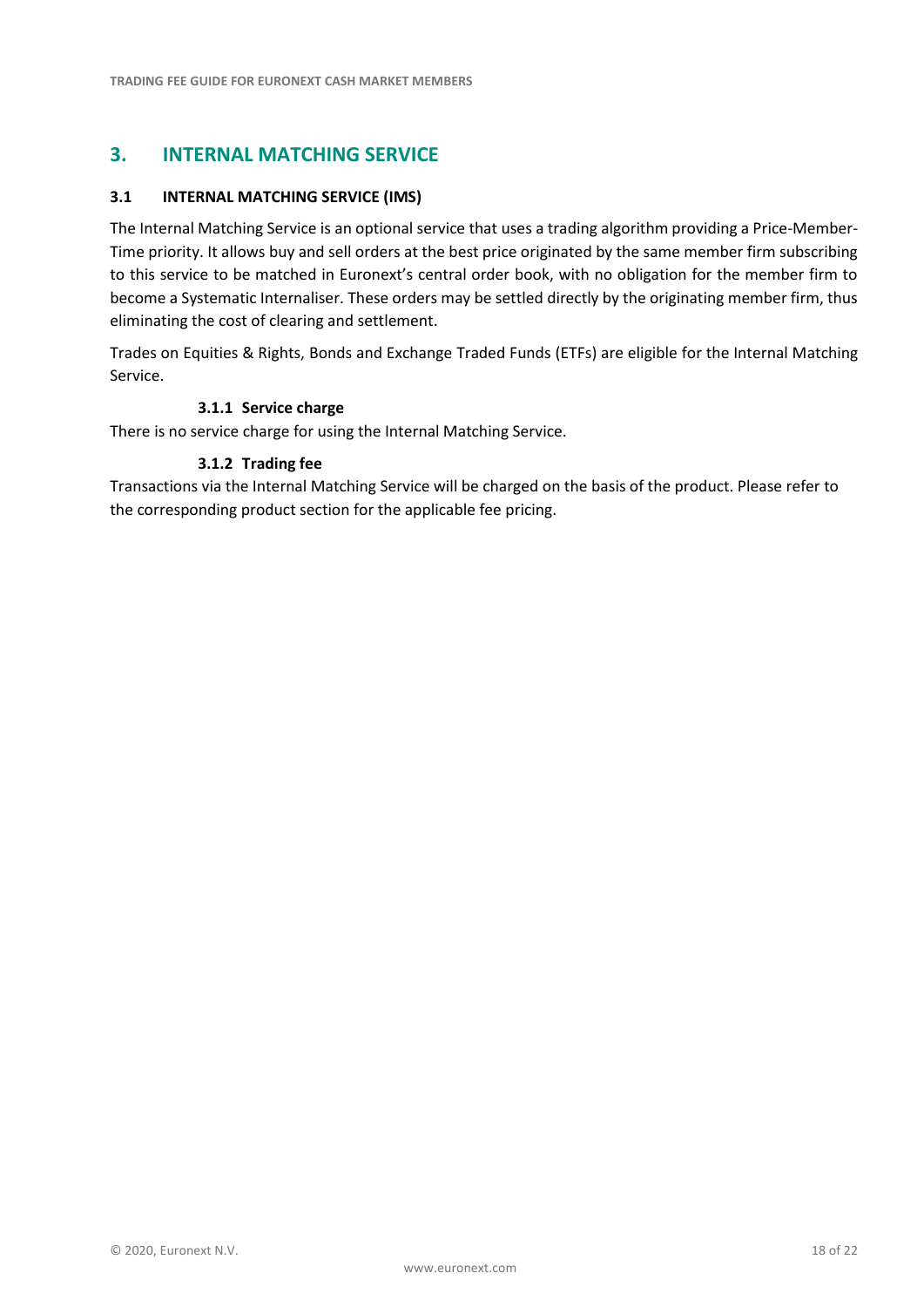# <span id="page-18-0"></span>**4. ON-EXCHANGE OFF-BOOK TRANSACTIONS**

On-exchange trades made outside the central order book are conducted via Euronext's Trade Confirmation System (TCS) or Saturn.

# <span id="page-18-1"></span>**4.1 ON-EXCHANGE OFF-BOOK TRANSACTIONS**

# **4.1.1 Block trades, other Negotiated trades, VWAP**

Transactions declared as Block trades, other Negotiated trades or VWAP are charged at a fixed fee of €1.25 per executed order.

# **4.1.2 Euronext-listed ETFs and Bonds**

Transactions made outside the central order book on Euronext-listed ETFs and Bonds on Euronext Amsterdam, Euronext Brussels, Euronext Lisbon and Euronext Paris are charged according to the ETF and Bond fee structure.

On Exchange off-book trades in Bonds on Oslo Børs and Nordic ABM are invoiced NOK 14 per trade per side. Repurchase agreements are considered as being two trades (sell and buyback).

# **4.1.3 Euronext-listed Equities, Rights and ETFs**

Transactions declared as Delta Neutral is charged at a fixed fee of €1.25 per executed order.

# **4.1.4 Scheme for Irish securities**

Members of the Irish Stock Exchange that were not members of Euronext markets on 1 January 2018 will remain (unless requested otherwise) on the Irish Stock Exchange fee grid with regards to their activities conducted on Irish listed securities. As such they will be charged €0.05 per executed order.

# **4.1.5 Transition Scheme for local members on Norwegian securities**

Members of the Oslo Børs Exchange that were not active members of Euronext markets on the 1st of January 2020 will remain (unless requested otherwise) on the Oslo Børs fee grid until 31 August 2022 with regards to their activities conducted on Norwegian listed securities. As such they will be charged €0.00 per executed order.

# <span id="page-18-2"></span>**4.2 EXERCISES AND ASSIGNMENTS**

Exercises and assignments, for the purposes of fee calculation, are charged at a fixed fee of  $E1.25$  per executed order.

| <b>TRADE TYPE</b>                                                                                                        | <b>CHARGE</b>                                          |
|--------------------------------------------------------------------------------------------------------------------------|--------------------------------------------------------|
| Euronext-listed Equities and Rights: Block trades,<br>other Negotiated trades, VWAP                                      | €1.25 per executed order                               |
| Euronext-listed ETFs and Bonds on Euronext<br>Amsterdam, Euronext Brussels, Euronext Lisbon and<br><b>Euronext Paris</b> | Charged according to the ETF and Bond fee<br>structure |
| Euronext-listed Equities, Rights and ETFs:<br>Delta Neutral                                                              | €1.25 per executed order                               |

# ON-EXCHANGE TRADE PUBLICATION AND TRANSACTION REPORTING:

Exercises & Assignments **EXELL** Exercises & Assignments **EXELL** EXECUTE: **EXECUTE**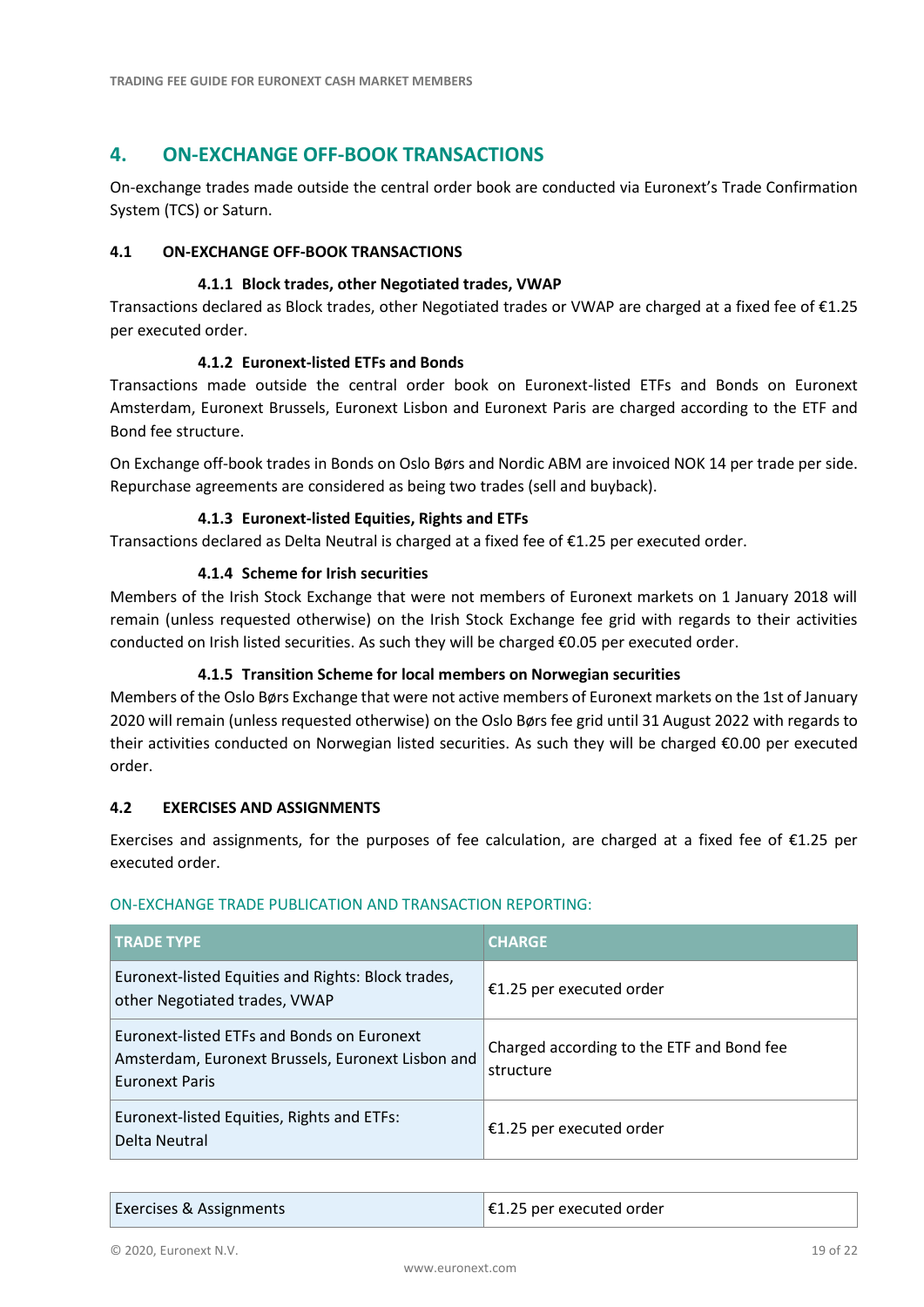# <span id="page-19-0"></span>**4.3 CANCELLATION OF ON EXCHANGE OFF BOOK TRADES**

Cancellation of on exchange off book trades in bonds on Oslo Børs and Nordic ABM is invoiced NOK 175 per trade per side.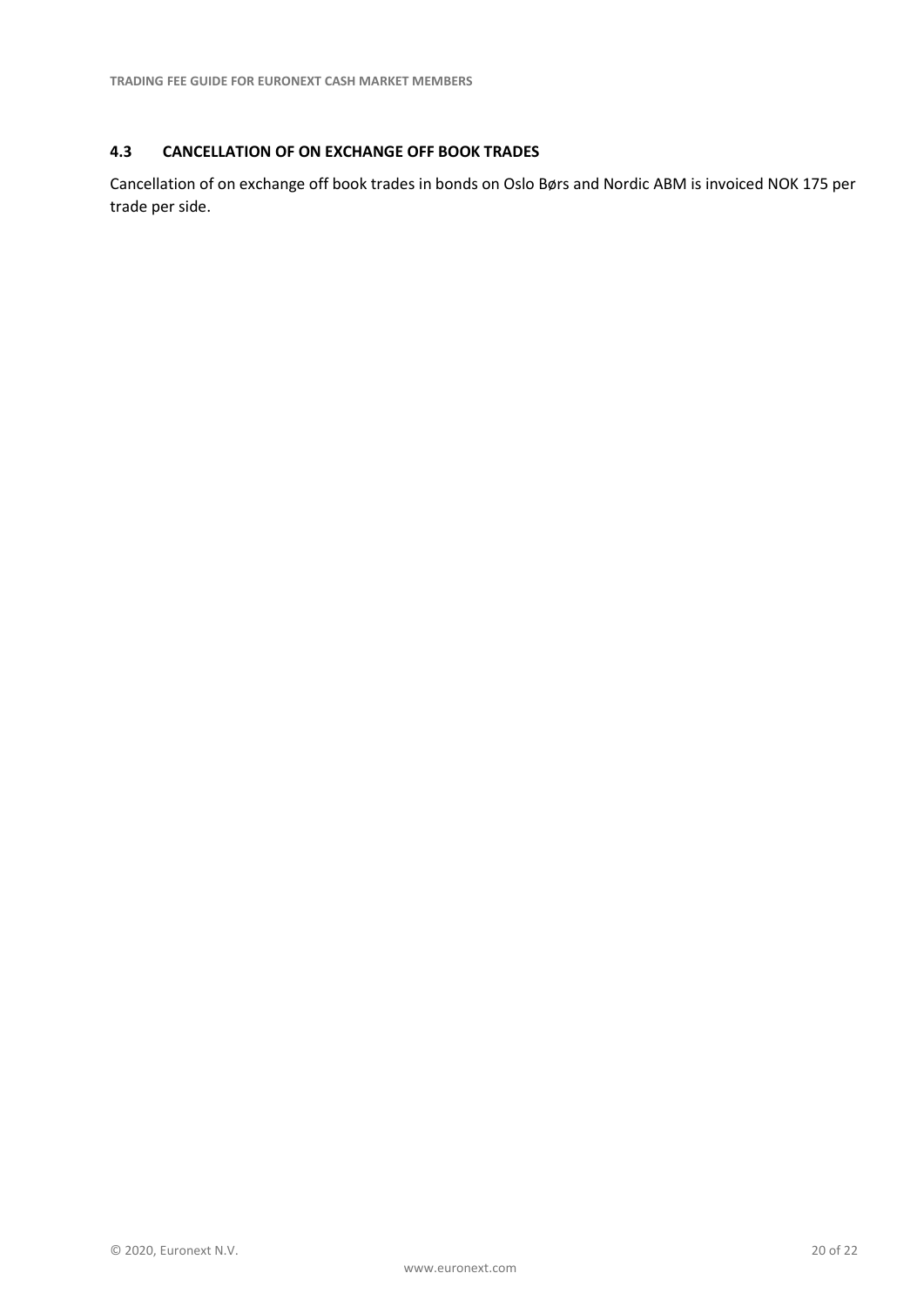# **5. CLEARED OTC TRADE FACILITY**

Euronext's Cleared OTC Trade Facility allows clearing on OTC transactions on all securities traded on Euronext Markets. The facility is available to Euronext Members only.

The table below describes the fees associated with the Cleared OTC Trade Facility, applicable as of 3 January 2018.

| <b>FEES</b>            |                      |
|------------------------|----------------------|
| Variable charge        | $1.50$ bps           |
| Monthly cap per member | $ \epsilon_{1,000} $ |

Pricing is based on a bps fee per month, calculated with the monthly volume of cleared transactions. The monthly fees are capped at €1,000 per member.

Members do not have to decide anything upfront. The invoicing process will be done automatically each month.